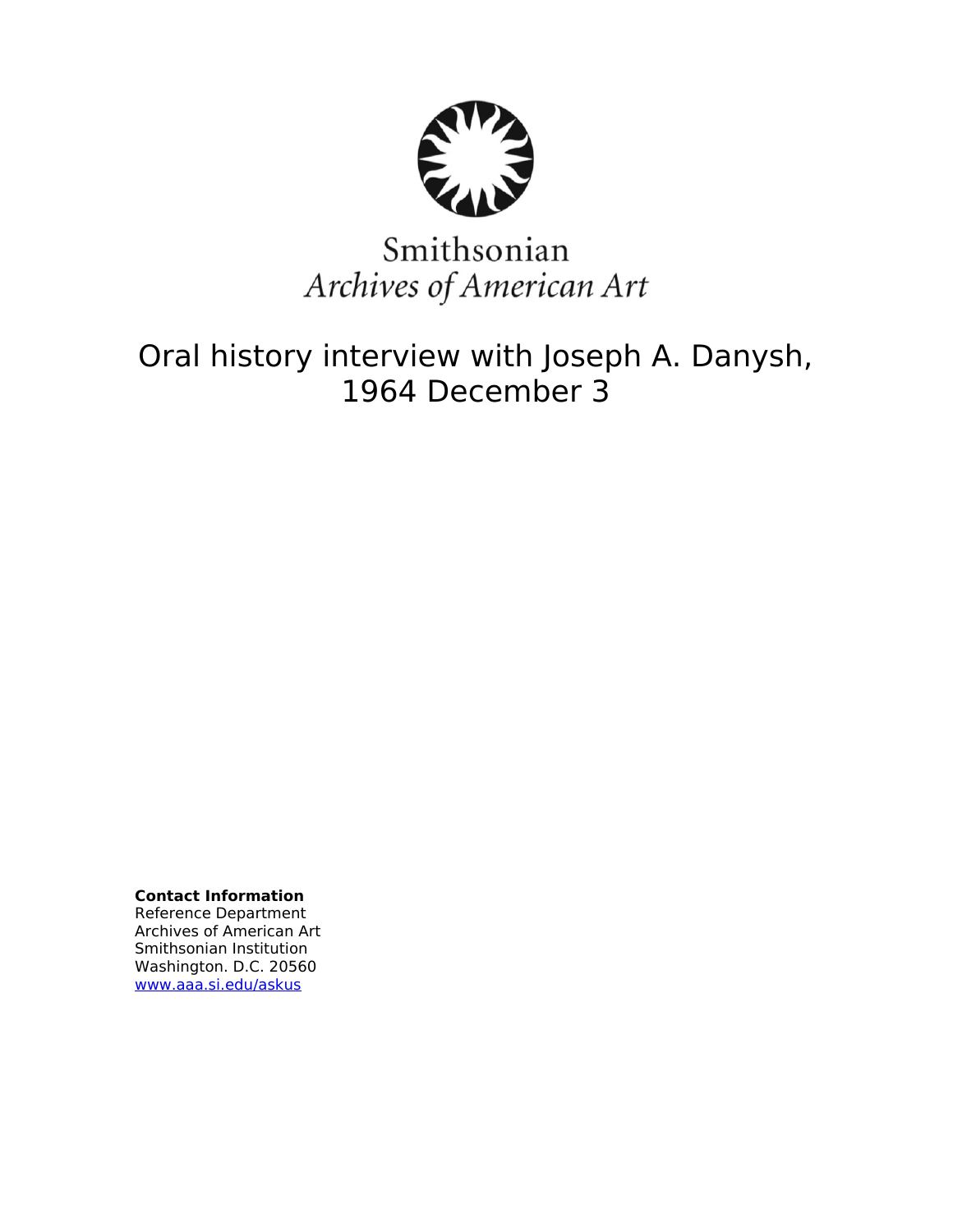# **Transcript**

# **Preface**

The following oral history transcript is the result of a tape-recorded interview with Joseph Danysh on December 3, 1964. The interview was conducted by Lewis Ferbraché for the Archives of American Art, Smithsonian Institution.

The reader should bear in mind that he or she is reading a transcript of spoken, rather than written, prose. This is a rough transcription that may include typographical errors.

#### **Interview**

LF: Lewis Ferbraché JD: Joseph Danysh

JD: Do you want to test this first to see if I'm talking loud enough and that? I'd rather be comfortable about this because I think I can last longer if I -

LF: Right. Good. I'll see if it is recording. Mr. Danysh, would you tell me when and where you were born and some of your early art experiences?

JD: Well, I was born in San Antonio, Texas, in 1906, July 15th. I went away to New York for high school and was graduated from the De Witt Clinton High School in New York City. Then I went to college at Columbia University.

LF: Would you continue, Mr. Danysh? You went to Columbia University?

JD: Yes. I first began to get interested in the field of art at Columbia. I took art history courses, aesthetics, and became fascinated with contemporary art at the time. There were quite a number of good examples of contemporary art easily accessible, about this time. This was in 1928-1932. I began to write on the subject during my senior year; wrote articles for the college magazine, also reviewed important exhibits for the daily paper, the Spectator. I think the greatest impetus to my growing interest in art was the opening of the Museum of Modern Art. It appeared that without necessarily directly espousing a career in art, more and more of my interests and more and more of my time during the last couple of years at college were devoted to the art field, and I took some courses in creative art and painting, and since those days, in the intervening years I have don't considerable work in sculpture, the crafts, and some painting. However, most of my interests of late have been in poetry. Perhaps the last six or seven years I have been writing poetry fairly consistently. But during the early years after college my interest was in research, in administering art activities. I found that I seemed to have a hesitancy, an inability to express myself directly in any of the creative media but I at the same time couldn't stay away from the field. And I found myself involved with a great many art activities and then finally it evolved into a full-time career for a good many years.

LF: Did you work in New York City in a gallery, or museum, shop or -?

JD: No. Very shortly after I was graduated from Columbia I left New York City and came out to California, and although I did present a number of lectures over WMIC [news/talk radio station] in New York on the subject of contemporary art, I felt very much like a missionary in the field, and when I got out in California I felt like a missionary out in the bushes, because in those days there was very little interest in what was then the contemporary art expression of the time and - at the risk of carrying this out to extreme lengths - I don't know how much you want me to go on in this vein -

LF: We like spontaneous expression.

JD: Well, naturally I made the rounds of the galleries as soon as I got here, and was disappointed to find that there was nothing being shown - or nothing of the work of contemporary artists being shown. I knew some artists in California from my contacts in New York. People in California who'd been friends of friends of mine. I had come out and I had met them in New York, and heard about others out here, so I was acquainted with some of the living artists, and I was surprised to find very little of their work - particularly artists who were exploring, who were not content to be painting cowboy paintings and the usual soft romantic landscape scenes [found very little of their work WHAT? Explorational? New? Or was it?] - one of the things that sort of catapulted me into the art picture in San Francisco rather suddenly was the fact that there had been an exhibition scheduled - I guess the first of its kind - an exhibition of the work of the more exploratory younger group of artists in San Francisco for a showing at the Palace of the Legion of Honor museum. When the pictures were viewed by the then director, who later became a very good friend of mine, but with whom, as you'll see, I tended to feud in the early days, they were viewed with some alarm and they - the directorship of the Legion - decided not the exhibit them. Well,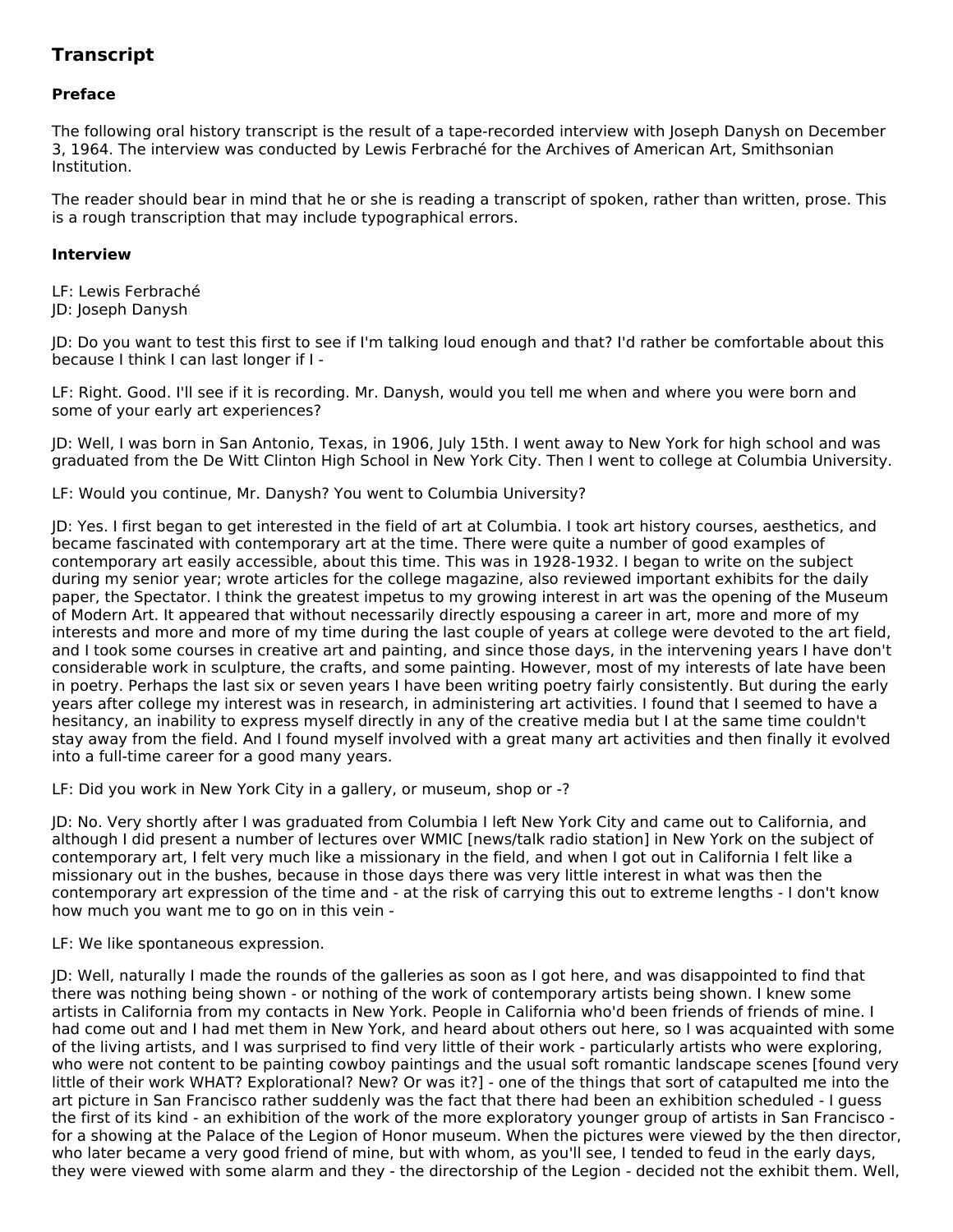there must have been about forty or fifty of these artists -

LF: Were they the local --?

JD: They were San Francisco and Berkeley artists. People like Glenn Wessels [painter, 1895-1982], Benny Bufano [sculptor, 1898-1970], Warren Cheney [sculptor, 1907-1979] - the names escape me for the moment, but as we get into this they'll come back. They were good people, good artists, alive, young, and of course their work was rather strange looking to people who weren't acquainted with seeing beyond the easy aspects of art. So the exhibit was thrown out and the result was a good deal of resentment and consternation on the part of these artists. They were looking for a spokesman and I supposed I was looking for a cause and I - it evolved that I was sort of elected to try to find them a place to hold this exhibit. It was something that I thought would be worthwhile doing, particularly because- well, Matthew Barnes [painter, 1880-1952] had several pictures in the show and I was at the time very high on Barnes. I still am. I think he is one of the great painters.

LF: I like his work too, his night scenes.

JD: Yes, tremendous, and, of course, Barnes - I knew Barnes from the East. As a matter of fact, when I was still in college he had sent a group of his paintings out to me, and I actually succeeded in selling some of them to friends and patrons that I knew, and so Matt and some of the other people, Glenn Wessels and some of the others, asked me to get into this thing to see if I couldn't - they needed somebody who was not necessarily himself involved as a painter, but somebody who was fairly aggressive, who was looking for a cause. So I was to the City of Paris and discussed this with Paul Verdier who was the president of the City of Paris, a department store in San Francisco. Mr. Verdier had been a patron of art for a good many years. He was a good friend of Benny Bufano's. He was not, I don't think, too thrilled about having to do something like this - to provide part of his store for a gallery, but it was the depression and it may be that in addition to wanting to help with the cause, this might have been a good way of getting people into the store. As this thing evolved, there was a good deal of newspaper comment generated on the subject. Artists were calling the director of the museum names, and there was the usual sensationalism that goes with something like this.

LF: Yet the paintings were not as "far out" as we say they are today.

JD: Oh goodness, no, I mean today ---

LF: They were very wild impression paintings.

JD: Yes. Well, they looked pretty wild to the people who were not used to looking at them. They looked pretty tame to me, and many of them looked very good to me, but I'd been schooling myself for three or four years, seeing things that were was beyond these. Many of these were derivative of the strong French School, Cubists and Post-impressionists, and so on. So the upshot of it was that Mr. Verdier gave us the gallery. He built one. He took a section of the rug floor, which was an entire floor of the store, and put a burlap wall around the length of it and gave it - provided for a showing place on the two sides of this wall, and as a result we were able not only to show all the pictures that were exhibited, but to go out and get a few more that had been presented to the museum and rejected. I don't know if we'd do handsprings over that exhibit if it were hung tomorrow, because it was an expression the time, which art always must be. A few, I'm sure, would survive and look like good art today still. The artists considered this showing a tremendous success, and of course I got to know all of them pretty well, personally, and found myself right smack in the swim of the art group of the West Coast that I admired the most, and found myself fighting with those who were spokesmen for the academic and reactionary type of art that was going on.

LF: Were these newspaper critics and spokesmen for the different art organizations?

JD: Yes. The newspaper critics in those days, and for a long time - art reporting was sort of a tongue in cheek thing, a little bit snide, tending to create conflict, so that the story could be more exciting. The critics, I think, had little training, little perception, some had some appreciation, but it was an amorphous kind of appreciation, not too schooled or too experienced. It was the kind of thing you see in various small town newspaper art criticism today. But mainly the thing I observed - to digress a moment - the difference I observe in art reporting today, as against the reporting of the early Thirties particularly, is the stand that journals, magazines and periodicals like Life and Time have taken - a serious stand on art reporting, and have gone to the trouble to show good art without snide comment. They can be snide when they feel like it, or when there is an occasion for it, but generally -

# LF: They are objective.

JD: They're objective and they're - well, I guess that's the best way of putting it - competent. They're objective and competent and qualified. They're not seeking to build circulation on the subject of a fight in the field of art, always. I mean they are not always seeking this. Sometimes this happens, but this was the pattern of art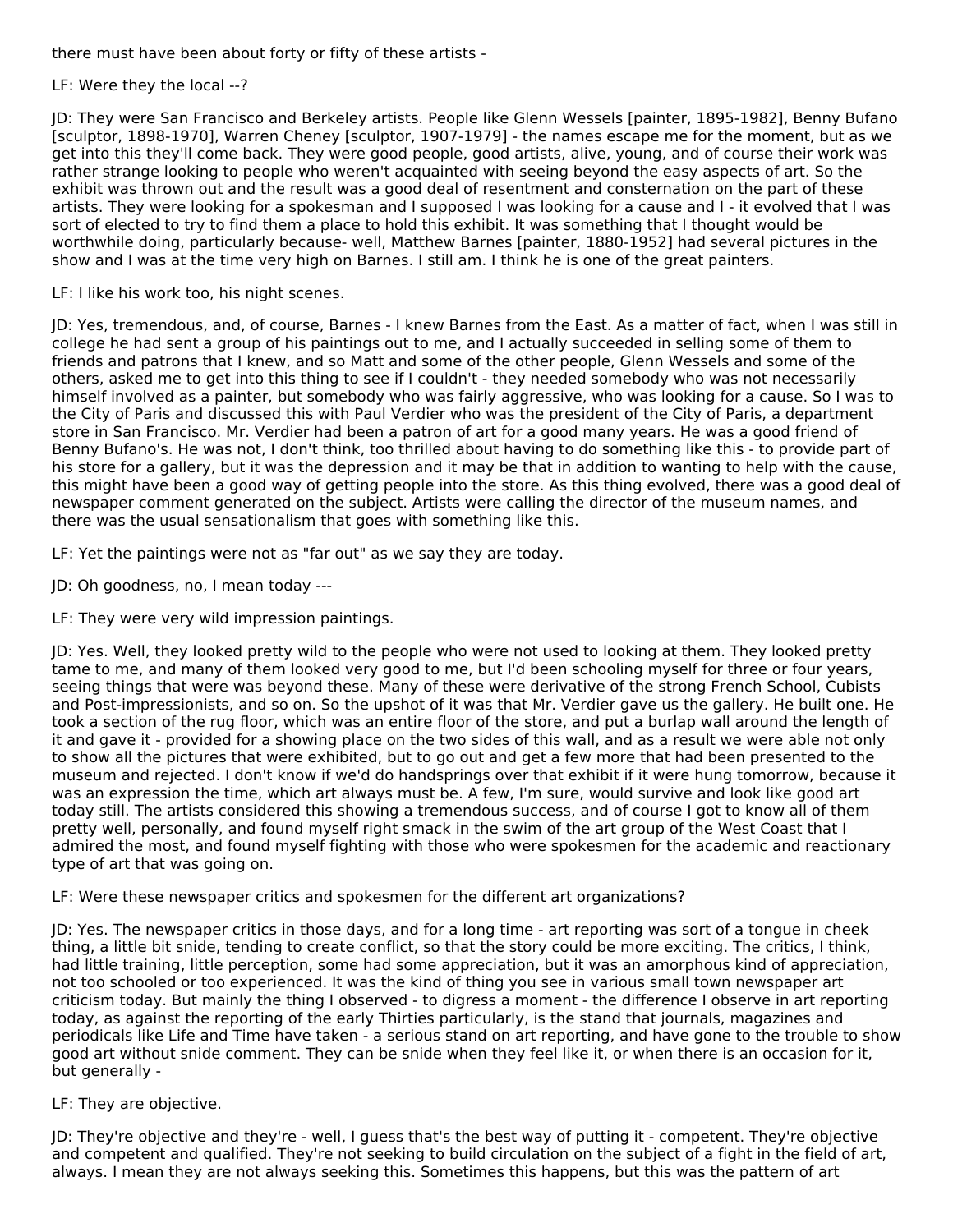criticism in the Thirties. Many of the old-times wrote letters to the paper during the period of this exhibit and it was well-developed controversy, and I must say that I didn't do anything to quell it. I felt that this was good for the cause. Actually we sold some pictures. I sold the first Matt Barnes out of that show the day that the banks closed during bank holiday.

# LF: In 1932?

JD: Yes, it must have been '32. It was sort of interesting and ironical that the man came in and bought the picture and he said, "Here is the check. Officially it is no good today because the banks are all closed, and I don't know when it will be good, and what will we do?" So I called a man that I knew at the then Wells Fargo Bank and asked him what to do, and he said, "Well, just accept the check and don't date it." And I said, "Is the check valid?" And he said, "I don't know. It's as valid as the man." So we did and we sold that one, and a couple of other pictures that day, which is sort of an interesting little historic highlight. Shortly after this, Ansel Adams [photographer, 1902-1984] - or during this time, as a matter of fact - Ansel Adams leased space that had previously been held by an art group called the - this will have to wait too. But it was a group of artists who had formed an association mainly for the purpose of renting a gallery and showing their works.

# LF: Was it Beatrice Judd Ryan?

JD: It was Beatrice Judd Ryan's original Beaux Arts Gallery, of course, and Ansel Adams took over the leave from the Beaux Arts.

LF: Was that on Geary Street or the Maiden Lane?

JD: Well, it went from - it was in the Bedell Building. It was on the corner of Geary and Stockton, and I think it was the Bedell or Wadell or some such building, and it was good space, beautiful space. As a matter of fact, it was the best gallery space in San Francisco, and Ansel has associated himself in a specific enterprise with Edward Weston [photographer, 1886-1958]. He'd been associated with these people for years but specifically to exhibit their works. Edward Weston and -

# LF: Their photographs?

JD: Their photographs. Willard Van Dyke [1906-1986], Dorothea Lange [1895-1965], Imogen Cunningham [1883- 1976], and they called themselves the F64 Group, and this was going to be principally a gallery for photographs.

LF: F64?

JD: F64 which is a stop on the lens of a camera.

LF: I see.

JD: And they were doing all right. They had some art exhibits, but after a short while it developed that these people who are creative people, highly professional, were interested in the art techniques of photography and not interested in running a gallery. About the time of this exhibit at the City of Paris store - I had know Ansel ever since I'd first come out - Ansel suggested that I buy a partnership in the gallery with him. We talked about this at some length, and this I did. We turned it into the Adams-Danysh Galleries and then later on Ansel decided that he wanted to give up the gallery business altogether, so I took it over. I operated this gallery for, oh, until about 1935. In the meantime, I can't remember the dates on this exactly, but during the time when I still had the gallery I got a job on The San Francisco Argonaut, which was a weekly, which was then the oldest weekly west of the Mississippi. That was its greatest claim to fame. I can't say that its editorials were very great, although its art and music coverage for a while, I think, was quite distinguished, since I handled both of those jobs, and I can say without blushing too much that I still feel that I had a certain qualification for the art reporting, and I did the music column under an assumed name. I had to scratch to do a conscientious job of music reviewing, although I had some competence in the field. I had some knowledge of music, had become friends with Henry Cowell [pianist, 1897-1965], and had heard all of his music, and had been introduced to a lot of contemporary composers in San Francisco. So I did the best job of reporting on modern music that had ever been done up to that time, because everyone in San Francisco was somewhat afraid of it and -

LF: Well, that didn't understand it, too.

JD: Just didn't understand it too well. They hadn't been exposed to too much of it, and except for a few people, didn't care too much about it. Here again it just seemed like my métier. It was something I understood and felt more directly then I did other classical music, although I must say that I had some background in that. How in the hell did I -

LF: You're on the Argonaut staff.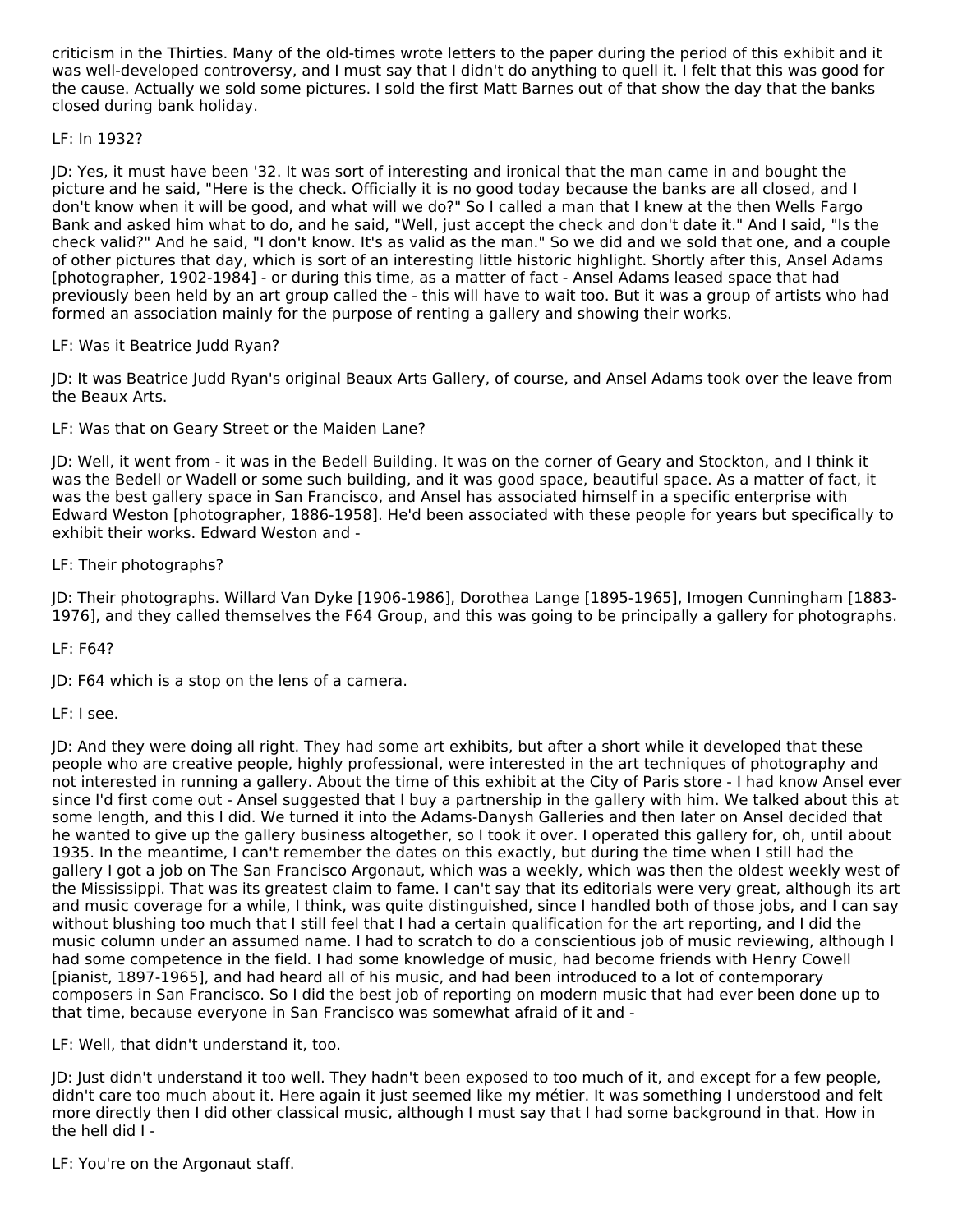JD: Oh yes. I was -

# LF: This must be about '33 or '34?

JD: It was that time. It was probably in early '33 that I went into the gallery, and I kept it until probably the middle of '35, something like that. I had an awful lot of fun with it. I had some good shows; did the kind of things that I felt benefitted the cause of the then contemporary art and the living artists; had a lot of group shows. I showed practically all the people that were in the original Legion of Honor rejection show. It was about this time while I still had the gallery and was writing the two columns for the Argonaut that I was asked by one of the local relief projects to think up a project to put professional people - this was before the national Federal Art Project and I suppose you have these pretty clearly differentiated yourself?

# LF: State Emergency Relief?

JD: That's right. And there was a very bright, differentiated, young man by the name of Jim Sharp, who, while he was involved in the controlled or statistical projects and the statistical aspect of this whole program, nevertheless has a very fine feeling for the cultural and human aspect of this whole thing. He seemed to see beyond the just "make-work" kind of job or direct relief aspects of it. And in his way had quite an influence on the whole program as it developed later through the federal agency. He came to me and asked if I - well, he didn't come to me, we happened to be very good friends - and he asked me if I would try to think up a project that might help some of the statistical projects that he had going, and also have some significance beyond that.

Well, for a long time I had been preoccupied with what were the actual aspects of the "starving artist" idea in America. It was romanticism, it was a legend, a myth, it was reality in many cases, but how did it shape up in reality? What percentage of the artists in a given period made a living? How did they make a living at all? How much time did they actually put into their art, and then, of course, there were qualitative aspects, factors that could be derived from this. Were the better artists the ones who had more security or less, and these were concepts that had preoccupied me before for a long time. And I sat down with Jim once and I asked, "I wonder if this couldn't be converted into a study since we have the hands to do the research." We were taking people off relief, and making reporters out of them, and having them ring doorbells and ask questions, and so on. So we developed a schedule of questions to reflect this, and actually this evolved into a completed report. I don't know where it is; I don't have a copy of it anymore. And I don't know how significant it really is, although certainly the report hasn't had any influence to my knowledge - because the whole development of the project itself and its, later into the war period - I think some of the real potential of the program became so diffused that it has resulted in nothing now but a nomad reminiscing about what happened.

As a result of this particular study, the - well, this was a combination of factors. One day Jim Sharp came to me and he said, "I understand there is going to be a federal agency to take over this whole art project - not take over, but create an art project, and I've sent them some of the correlations of this report, and so on, and they are using this among themselves, at any rate, to justify and develop this thing and we ought to keep sort of in touch with them." Some months later, it could have been six months or a year later, someone out here - I received a telegram quite out of the blue, as a matter of fact, asking if I could come to Washington to discuss the art project of the West Coast. I checked with my friend, Jim Sharp, and he said that they had been in communication with him. They were looking for someone to direct - if and when - the project for the northern part of California.

- LF: Would this be about the fall of 1935, do you think?
- JD: Could have been. Could have been a little earlier than that.
- LF: This was the beginning of the Works Progress Administration?

JD: Yes.

LF: Rather than the earlier Public Works Project?

JD: Yes. It was about the time that the Works Progress Administration project - and so I flew to New York, or to Washington, and talked with [Holger] Cahill [National Director for the Federal Art Project of the WPA, 1887-1960] and Tom Parker [Assistant Director of the Federal Arts Project, 1905-1964] about what was going on here. I wasn't particularly looking for a job or for any association. I felt like Barnard Baruch sitting on a park bench enjoying life. I was fairly broke, but I was enjoying it, and I wasn't particularly anxious to do anything. I was living on the two columns and the gallery, and it was a nice lotus eaters' sort of life. In any case, however, the more we talked about this thing, the more exciting it got to be, and I did become very much interested after a while and hearing more about it. So I asked to be associated with it. Well, several months went by after I came back, and one day I got another telegram asking me if I would take the directorship of the project for this area. I did. Of course, but this time I had an idea of what it should be. I had been thinking about it a good deal.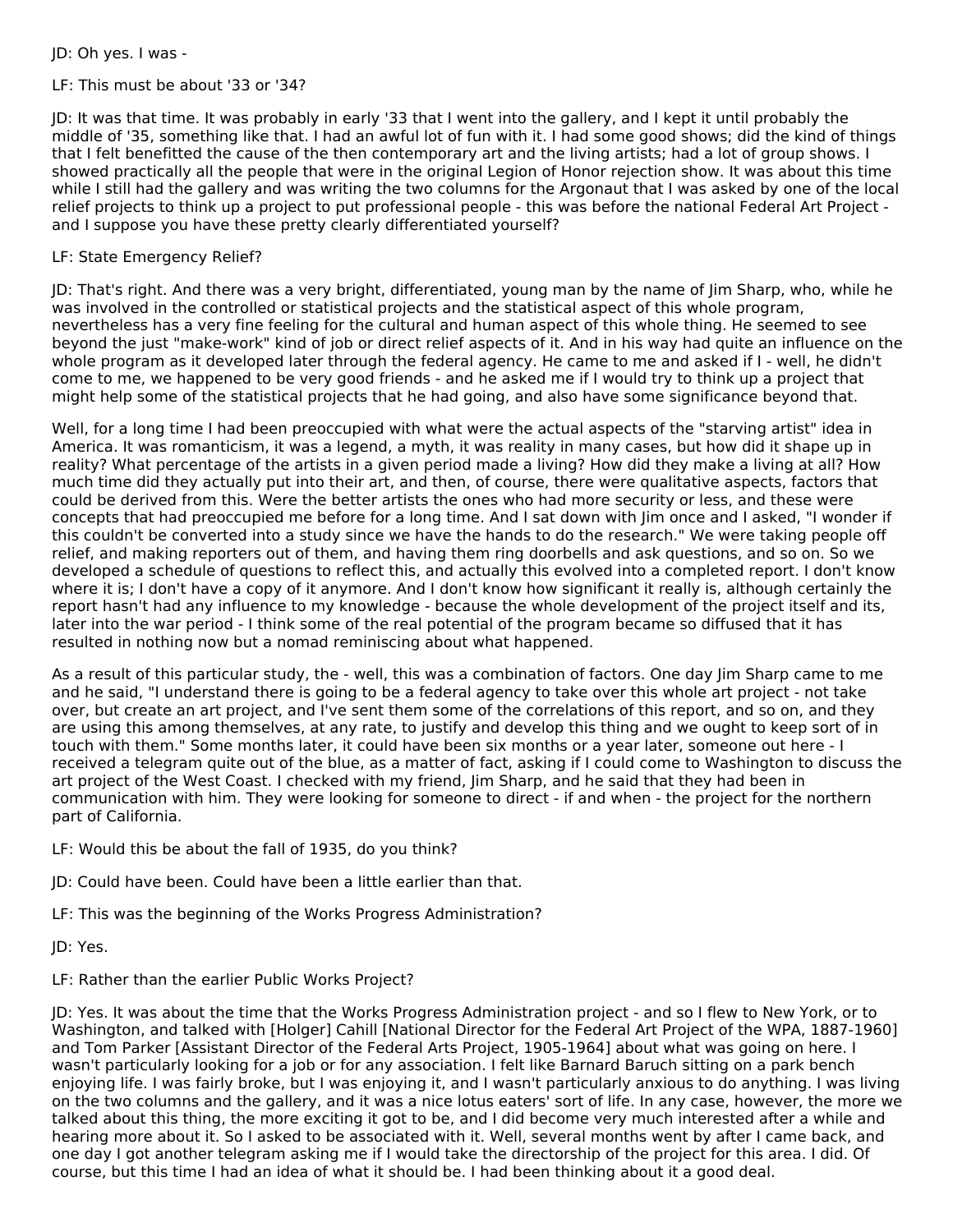LF: Would you remember about what date this would be, offhand? Would it be towards the end of 1935? Early '36?

JD: No, I have an impression that it was before the end of '35. I'm pretty certain it was in the summer and it was probably early '35. It may have been March of '35. You'll have to get these dates. I suppose there are records somewhere as to just when this Federal Art Project started, because I was associated with it from the very, very beginning of the Federal Art Project.

LF: That's what I wanted to establish, that you were in at the beginning.

JD: Yes, I was the first one, as a matter of fact, the only one for this whole region during the early thirties directing the regional aspect of it.

#### LF: Yes. All of Northern California?

JD: Well, that was in the beginning, and then very shortly - oh, they asked me to go down and take charge of the projects in Southern California. And then as the program crystallized, I would say within six months, they had formulated a region of -

#### LF: Several states.

JD: Eleven Western states. Of course, most of the states were sparsely populated and didn't have a great number of artists, which meant that there wasn't too much going on there, except in a way they represented more of a challenge, because later on we developed art centers, teaching centers, children's art centers, art galleries in such places as Phoenix, Butte, Montana, and -

#### LF: Sacramento.

JD: Sacramento is one. And in the State of Washington - oh, I can't think of the city right now, but it will come to me. Well, now what?

LF: Were your headquarters located here in San Francisco all of the time, or in the beginning?

JD: Yes, the headquarters were in San Francisco the whole time. We used to get a government travel scrip for the airlines. The airlines were anxious for government employees to use air travel as much as possible to build up the habit of air travel, and I suppose to develop their own statistics for air travel. Of course, I enjoyed it, and I found that I was in outer parts of the region almost as much as I was in San Francisco. The Northern California project had a state head; the program was organized with a national director, a regional director and a state director. It so happened in California that there were two, because California was chopped into two states. Stanton Macdonald-Wright [painter, 1890-1973] had the directorship of Southern California. And Joseph Allen was the state director for Northern California. Wright was a far more exciting personality and somebody that was a lot more fun to work with. Although I don't think Wright looked for and developed the - well, Wright and I didn't always agree on who were the good artists, and who were not. However, we always managed to get along beautifully, and to have an exciting time about the project, as well as some very exciting times personally. I had a great deal of respect for his general knowledge of art.

He was particularly interested in oriental art. For many years, he had dreamed of going to China and Japan. He spoke Chinese, or at least he spoke a creditable restaurant variety of Chinese, because every time I went to a Chinese restaurant he spoke at some length with the waiters and the owners and so forth. This was sort of impressive. I'll never forget the disillusioned letters I got from him after he'd made his first trip to Japan, to the Orient. He'd gotten ill aboard ship, and Wright was - and I suppose still is - a very fastidious gentleman. Never one to - well, he wasn't an earthy type of guy, and he wrote about having gotten on this Japanese boat. He became ill and had to have a shot of some kind. I wish I'd saved the letters, because they were charmingly, wittily written, describing how this Japanese doctor took a hypodermic out of his back pocket, wiped it on an apron that was full of fish scales and shot him a few times, not knowing quite where, with this needle. And he has to be in the sick bay of the boat for a few days and he described his experiences and sensations while there.

Well, Wright, I think, because he was an exciting personality attracted interesting people around him. Not always the best artists, but he had - of course, I don't think the artists of Southern California at that time - I don't think there were as many people who were good artists. I think there was a much shallower level of art. I think they were - well, there were a number of people who were influenced by the French School - but there weren't as many, I feel, in Southern California as there were in Northern California who had something really to contribute. They were enthusiastic. They worked hard. They developed some interesting techniques, but they didn't take the Northern California people very seriously. They thought that they were kind of grubby, and hardworking, and too serious-minded. And, of course, the people in San Francisco didn't think too much of what was going on in Los Angeles.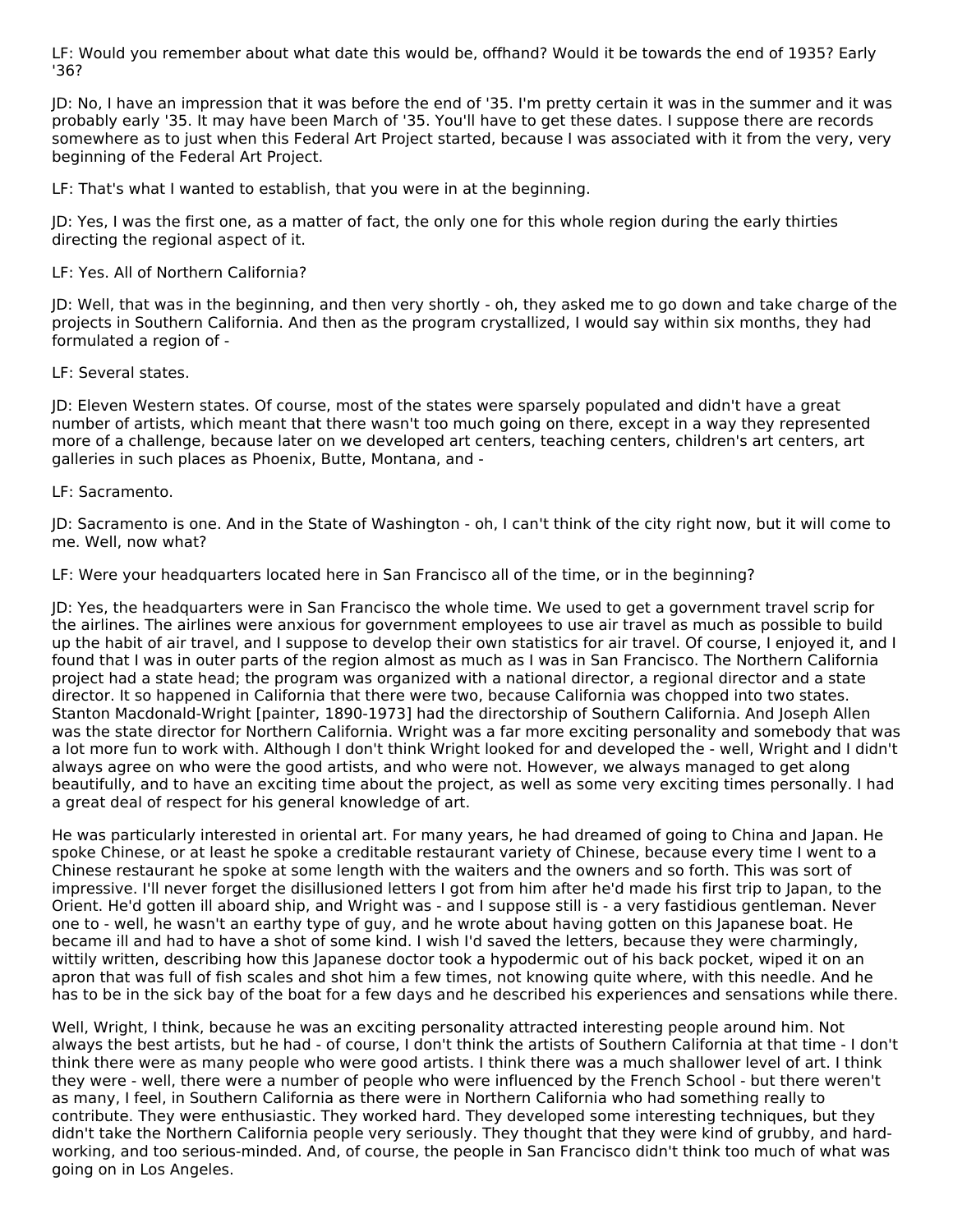Joe Allen knew a lot of the artists here. He'd been associated with a print and framing show for a good many years. I don't think he had any real convictions about art. He was a fairly good administrator. He knew the people and the artists and seemed to have their confidence. He was a jolly and easy going sort of chap with people, and could get sponsors fairly readily to put up money for various jobs. I don't think it mattered a great deal to him whether a job of real artistic importance went forward ahead of one of secondary importance. But after all this was my job to see that the good artists had sponsoring to match the scope of their talents and abilities, and to see that such sponsorship was forthcoming. I would say that Wright probably contributed more artistic insight to the job than Joe Allen did.

LF: Did you set the policies and the type of jobs that were to be done? I was wondering if you would describe your functions as administrator.

JD: Yes. All right. Naturally, we took a good deal of guidance and direction from the national directorship. I had a tremendous respect for Holger Cahill. It was a happy circumstance that we saw eye to eye on a great many things. I think he was a much more competent man in the field of art than I was, with much, much broader background, and a great deal more vision. He had the whole national picture, and was an extraordinary man. It was another example of Harry Hopkins's [FDR advisor, 1890-1946] great gifts of administration to be able to find, to pick a fellow like Cahill to do this. I've been disillusioned with a great many of my associates and contemporaries of that period and I would have to qualms about re-evaluating the people that I knew in terms of my maturity of today, and grading them down, and I shall if this occurs in the course of these comments. But this would never happen with Cahill. He had tremendous vision, tremendous ability, and commanded the respect of the most critical people in the whole art field in the country. There was no one any greater than he. He was a fabulous art historian. He knew probably as much about American art as anybody, and this includes Francis Taylor [art dealer, 1897-1968], or any of the others that I had any association with, or contact with. He had the confidence of the top museum directors of the country, not only in his position as director of the Federal Art Project, but before that as a counselor on American art. When some of the top museums of the country were looking for objects, examples of good American art, they had no hesitation in going to Cahill. I think he handled his staff very, very well.

The policy development was done on a consultative basis. Once the general policy for the country had been set, for example, when establishing a subsidiary program for the Index of American Design, what the goals of this were, you were left alone to pursue it. You didn't have someone breathing down the back of your neck to tell you what to do about it tomorrow or the next day. You were depended on for your own ingenuity and responsibility to get the job done. It was a very broadening experience for me at the time. Meeting and working with the other regional directors. We had numerous conferences in various parts of the country, sometimes in California, sometimes in the East, sometimes in the South, and Middle West. We got to know each other's problems and projects very, very well. We took heart from some of their problems and we took a great deal of inspiration from the good things that they were doing. I'd always come back with a tremendous urge to improve the quality, to find ways of broadening the base of our art activities, of getting the more remote sponsorship into the picture. So the policies were general and broad and then we formulated our own policies. Of course, I tried to stimulate and inspire the people working with me in my program in the way he did, by consulting them and trying to expand their capabilities - helping them to break beyond their limitations. From the humanistic point of view, it was one of the most exciting periods that you can imagine could have ever happened in American Life.

LF: Sort of a "renaissance" type period you might call it, the way I look back on it.

JD: Yes, yes. Well, of course, you were associated with it, you know, and it was - you felt that this was a renaissance, you talked renaissance, you saw it happen. You saw aspects of American art that had never existed before developing. You saw a mural - the murals proliferating, and you say good ones happening among them. You saw the interest in print making develop to a degree that had never occurred before. We looked all over the state, and all over the area, for old lithograph presses, and etching presses, and lithographic stones that had been used, and found them and ground them down, polished them up, learned the lithographic technique and made hundreds and hundreds of beautiful - God knows where they are. I can't believe that they were flushed down or taken out to sea and dumped. I daresay that they'll re-occur somewhere in American life at some future date, or each in its individual way have some influence that every individual work of art has had and will have.

LF: I have found some in the Berkeley Public Library, and the San Francisco Art Museum has some. The San Francisco Museum is giving them to the Oakland Art Museum. We are going to be the depository of the Federal Art Project art as we can find it. You know we're having a new museum built.

JD: Yes, yes, I -

LF: There will be an exhibit section for the Federal Art Projects.

JD: Well, you people ought to be congratulated. I know Paul Mills has done a great deal to bring it about. Well, so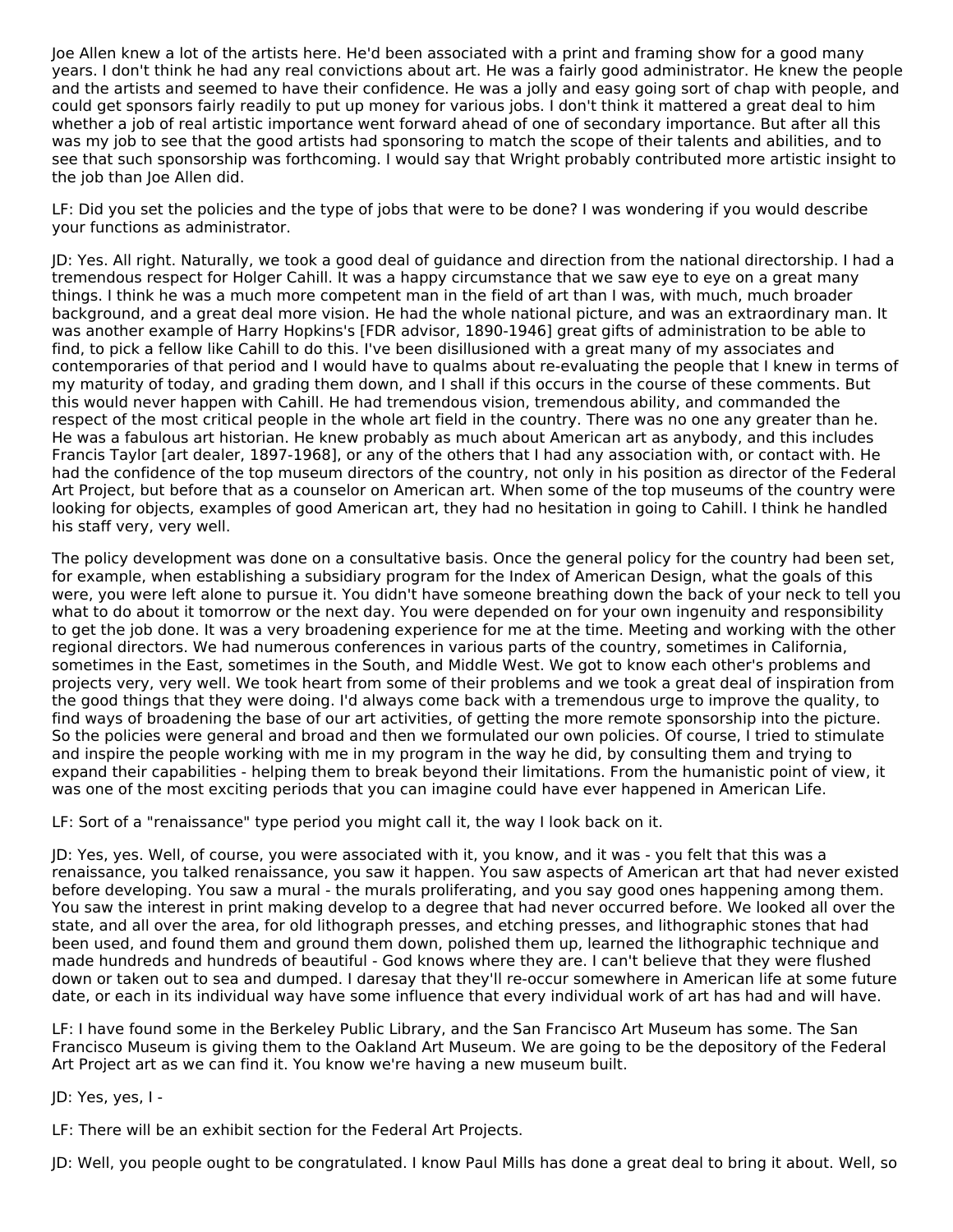what other questions do you have?

LF: Well, you would go to the different parts of the eleven Western states and confer with the state and local administrators on what should be done in their areas to meet - in other words, based on what artists were available and what --?

JD: Yes.

LF: And what work they could do, I would imagine?

JD: Well, there was a fundamental concept in the structure of the art project organization which called for participation by the community, and I think the originators of the program were very wise in doing this, because they wanted to get away from the feeling at the community level that this was something superimposed upon the community, and that this was some more federal boondoggling. They wanted responsible collaboration ion the local areas, and so the principal responsibility of the regional director was to see that the state people and the local people were broadening the base of their projects to bring in the communities. We would accomplish this by, first of all, setting up the community committees, state and local committees. These were advisory committees. They functioned rather loosely and indirectly, but more direct and more purposeful were the functions of the sponsorships. The project was set up so that a certain percentage - and I don't recall what that was - but at times it seemed to be awfully high - of funds were going into the projects which had to be supplied by the community.

LF: At least for materials and so on, I would imagine.

JD: We set up a separate project for Benny Bufano to do a 187 foot figure of Saint Francis, which never got done, and incidentally I'd like to talk about that somewhere along the line, too, if we have time. Then we had to go out and find some organization, public-spirited, non-profit, local political or public organization, governmental organization which was willing to dig up funds for rent, light, heat, materials; and sometimes the materials could be fairly expensive. When an artist was commissioned to do a mural, for example, somebody had to find the wall, somebody had to find the materials for this. Sometimes this could amount to a fair amount of money. In those days money wasn't too easy to come by. A good part of my job was helping the local people find the money, to go with them to break the ground for them with groups and organizations in order to get the sponsorship.

LF: Boards of supervisors, and councilmen and -

JD: Exactly. And mayors and officials, and also local historical societies, local art groups, local women's clubs. This involved endless speech-making, endless meetings, developing of committees, and pinning it right down on the dotted line, getting the money.

LF: Did you ever have any problems with these groups from time to time as to the type of art they wanted, these local committees, or these sponsors, and supervisors?

JD: Yes, yes. There were some. Well, I remember up in Seattle, Morris Graves [painter, 1910-2001] was on the project, and he had very recently been graduated from the University of Washington or from one of the art schools. I don't remember which one, but he was just out of school, and he was painting and drawing on an easel project for which there was no sponsor. And my problems came from the local WPA [Works Progress Administration] administration. You see, you probably had this explained to you before on your other tapes. The Federal Art Project funds were allocated in Washington as such, and then the monies were sent to the local state administrations. The art project had no administrative body to keep payroll time and to do the bookkeeping, and so on. All of this was done by the WPA state program for construction, and so on. So we drew upon the general services of the program to process our paper-work, and to process our communications, and our costs, and allocations, and expenditures, and so on. So quite often a state director for the WPA, or a county supervisor, would take it upon himself to save the taxpayer from the burden of these terrible artists by telling us we had to take this guy off the art project, that this wasn't art. And I'd have to prove it was art, and so on. And, of course, this is where I think I earned my salary for the project, because I would become pretty adamant, and this is where the support that I had in Washington would come in very handy. We had showdowns of this kind where I would say to somebody, "Well, I don't want to take him off, but if you insist, you take him off. This may result in you being taken off yourself, because it is out of your province, and this minute I'm sending a wire through your county channels to the head of the project in Washington demanding that you be straightened out as far as our relationship in concerned, and I'd just as soon you didn't visit this artist's studio. It upsets him. Don't even show your face around there." It gets in the way, and I never lost sight of the face that this was one of my principal responsibilities to the program. We had some of that with the sponsors, but not too much. It became pretty clear - well, in the first place the - we didn't have a great deal - it never occurred to me that our art was "way out." I always felt that it was my job to encourage the artist to go further out and be more personal, be more direct, be less concerned about what the sponsor was going to think. I somehow tried to throw a cordon around the artist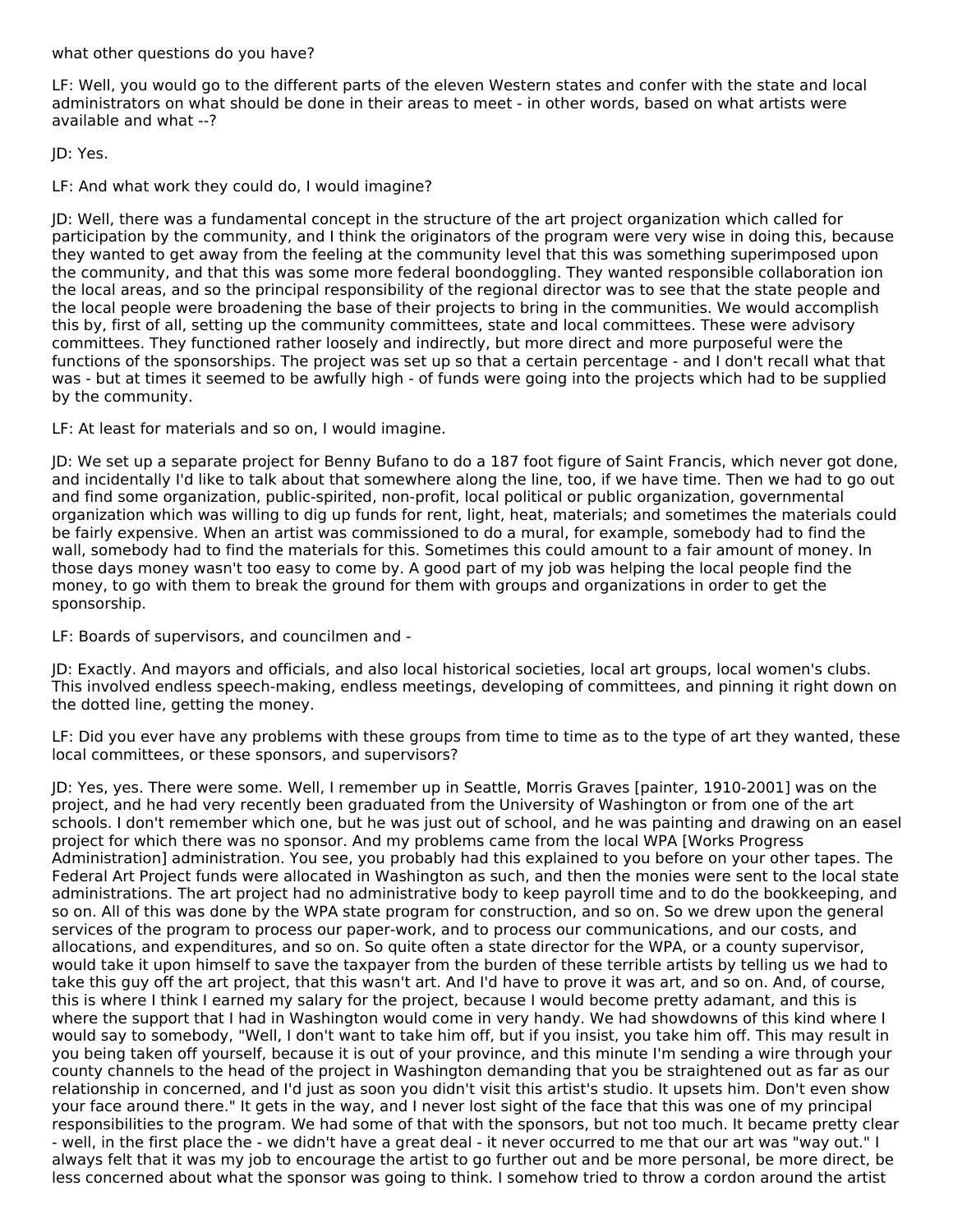to keep him from being too influence by what the sponsor wanted. And I had some very, very good people here in Northern California working with me on this. Bill [William] Gaskin [co-director of the Northern California Art Project for the WPA, painter, 1892-1968], for example, had a wonderful way with sponsors. He, in his sort of relaxed way, couldn't be pushed. I saw him yesterday on the street for the first time in five years, I guess, and there was just a flood of memories that came back to me. When I saw him we didn't have too much time to talk but -

LF: What was Bill's function? I taped him, I had a three or four hour tape with him but perhaps you could describe your idea.

JD: Well, he was the closest to the artists. Allen's was an office function more than anything else. To keep -

# LF: Allen was a business dear more?

JD: Well, it developed that way. Allen really just didn't have the qualifications to judge a work of art. He could judge the selling price of a print, and I think he knew a good deal about classical prints. But classical I mean everything up to the time of the project. I think he knew what was going - but there wasn't very much of an American print tradition, and I mean he had been a print dealer and he knew the dealership of prints. How much he actually knew about creative art is a question. Actually, he didn't have a scholarly background. He didn't read a good deal about it himself. He had, I think, what it took to be the catalyst in this thing, but when the basic chips were down and judgments had to be made about whether -

#### LF: What to put on a wall, for example?

JD: Yes. Or whether or not an artist was a good artist, or whether this artist or that artist was going to do the best job in the long run, etcetera. It was - he had to fly by the seat of his pants. He had to do an awful lot of guessing, and I don't think he had the inner confidence, but Bill Gaskin did. Bill lacked the administrative interest. He didn't care. Some very amusing things happened as a result of Bill's very offhand approach to administrative problems which I might be willing to discuss off the tape with you sometime. But these were -

#### LF: Was Gaskin, then, more of an idea man?

JD: He was the man; he was the artists' alter egos. We tried to keep him free of administrative things. If an artist wasn't producing work up to what I thought was his potential, I'd ask Allen to have Gaskin go and spend some time with him and sort of see what was bothering him, to see him, to have a consultation, to see if he could bring him out of this. To see if it was something technical, personal, or what. And Bill was fabulous at this. He had a touch that very, very few people had in any of the other regions that I know of. And, as a matter of fact, Cahill observed this about Gaskin also. In many ways, Bill Gaskin had the best judgment, the keenest insight, and the most creative relationships with the artists of anybody in my region. Of course, you know, I had a lot to do with the New York Art Project also for a couple of years. I don't know if you knew this -

#### LF: No.

JD: Well, I was the administrative director of the New York Art Project. And then I directed the New York World's Fair during the year that the Federal Art Project operated in the American Art Building. This was the second year of the New York World's Fair and I directed that. So I guess - then, of course, I got to know the supervisory personnel in every project in the country, and I don't think there was one man anywhere that had this quality. Now I mention this at length and make these comparisons among people like Willard - not Willard, but Stanton Macdonald-Wright, who, by the way, was Willard Huntington-Wright's [author, 1887-1939] brother - and Allen and Gaskin and others, because I think this is a tremendously important factor if there should ever be another art project. I think there has to be. There has to be someone like Cahill, who has a tremendous scholarship, but also a respect for the artist on the scene. There has to be a quality of mutual respect. I don't remember hearing among all the artists - and there were hundreds out here, and thousands in New York City and at the Fair - I don't remember one saying, "This guy is a bum. They really should have gotten someone else to run this art project." There may have been politicians who blanketed everybody in the WPA as bad, but I don't ever recall hearing a serious criticism by a qualified person anywhere in this country of Cahill. It is important to have people like that, a person like that. And I think it is tremendously important to have someone like Bill Gaskin who had the sensitivity, tremendous knowledge and background, which all went off to one side when the creative thing came. I mean he didn't - his creative relationships were intuitive, they were soft, they were generated, they made an artist bigger than he was. He took an awful lot of people in. He took Dong Kingman [painter, 1911- 2000] when Dong was just out of California School of Fine Arts, and spent a lot of time with him, worked with him, improved him, helped him along. And I'm sure that if Dong were asked about this, and I haven't seen Dong since those days, he would just have to admit it, would have to recognize it. So that was pretty much - of course, Glenn Wessels did a certain amount of this also for the East Bay side. Glenn, I think, probably had more personal and inner problems, as we all have our share, each of us. Bill didn't seem to have any. Bill seemed one of the outgoing people. One of the people whose sensibility, sensitivity, goals and capacities all seemed to be working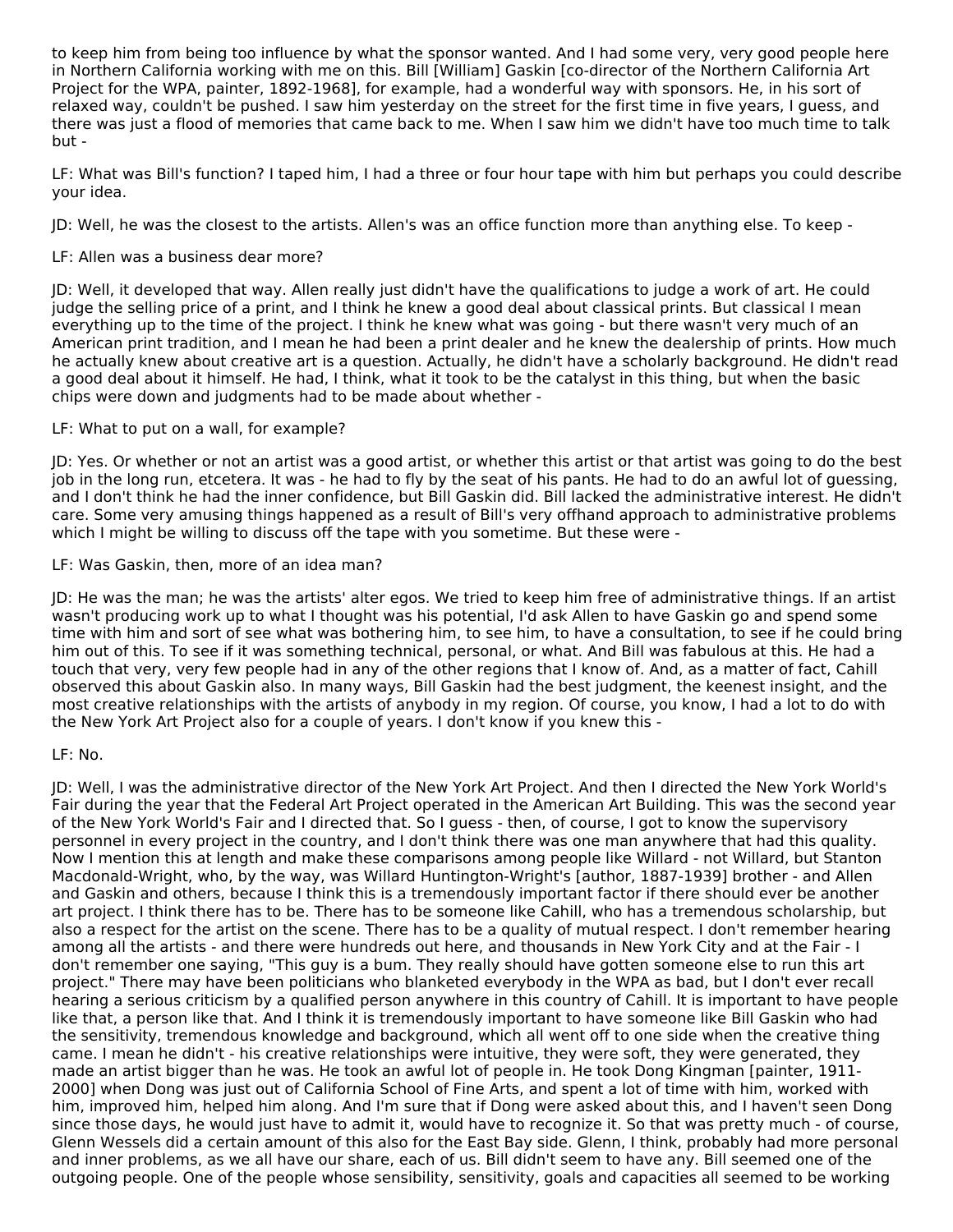together, and it took me seven years of psychoanalysis to get mine halfway geared, but Bill seemed to be able to do it without spending all that money.

LF: Someone has said that Bill Gaskin was a Zen Buddhist or something. Or, he had a philosophy that made him calm and philosophical.

JD: Well, I've never heard Bill refer to Zen Buddhism. I'm sure he read a good deal of Zen. It is my impression that Bill quit school somewhere around the third grade - or seventh of eighth - but I believe he is one of the bestread people that I know, because he has a natural talent for knowledge and has pursued a lifelong search for the kind of thing that the artist is looking for, or that the Zen Buddhist is looking for. I don't think he is an official, authorized Zen Buddhist. I wonder if we shouldn't stop now long enough -

#### [INTERRUPTION]

JD: Perhaps it would be well if you started out with a question again to get me going.

LF: You were telling me about Bernard Zakheim [painter, 1896-1985], Mr. Danysh, on the project and -

JD: Well, it is an interesting story. Actually, yes, Zakheim was on the project, but the story I mentioned to you briefly happened before the project started. This had to do with an incident involving the Coit Tower. The PWAP [Public Works of Art Project], which somewhat antedated the Federal Art Project and was considerably limited in scope and numbers, authorized some murals in the Coit Tower, and -

#### LF: This was the spring of 1934?

JD: Could have been around there, yes. Zakheim was one of the people who painted a mural in the Coit Tower. Well, you know Zakheim and you can probably fill in his background as well as I can. He was a Jewish boy from Poland who had come to this country and had been a butcher, and had an insatiable drive and desire for art. He taught himself, as nearly as I can tell, and became a creditable painter, muralist, mosaicist. He did a picture showing a library scene for this commission or assignment in the Tower, and somewhere along the line about the time the picture was to be finished, I had arranged to give him a one-man show in my gallery. He had some good watercolors, strong, vivid, brilliant color. The same sort of quality of painting as he is a man. He's vital, full of life, has a - well, he is a little hard to describe, as a matter of fact, because he is impulsive, he's colorful, he's friendly; he's not big, but he is strong and impressive. I've always liked Zakheim.

During the time I had the gallery I arranged to give him this one-man show. So about the first week of the show, the San Francisco Examiner came out with a photograph, obviously a composite photograph showing a hammer and sickle over Zakheim's mural, with a caption something to the effect - as nearly as I can remember - it is still in their files, I'm sure - "Soviet emblem tops Tower painting," or "Hammer and sickle tops Tower painting." Of course, these were pretty bad days for things of that sort to be said about anyone, and I never did particularly question Zakheim's politics. I know that he was liberal, and I know that he felt humanistic, that people came first in his painting and in his consideration, and I'm sure what they were officially just never occurred to me. I certainly can't say that I knew he was, or wasn't a communist. But he came in with this paper in his hand, and I'd seen it. I knew darn well to begin with, that this was not part of the mural. There was a hammer and sickle in one of the arches, whether it has been painted out or not, I don't know. But this hammer, this other hammer and sickle had been photographed and superimposed over Zakheim's painting, over this caption. He said, "We'll sue them. We'll sue them for a million dollars. You'll take half a million and I'll take the other half. They ruined your show." Well, I said, "Are you a communist?" He said, "No, I'm not." I said, "Well, that's good enough for me." I didn't care too much whether he was or not.

It did seem pretty bad to me that anyone would take liberties of this kind, or could get away with it. So I called up Doug Short, who was an attorney, and a good friend of Benny Bufano's, and a good friend of Bernard Zakheim's and mine, and I told him what happened, and I said, "We want to sue him." He just laughed and said, "You don't have a chance to get anything because you have to prove damages. You have to prove that as a result of this specific action on the part of the paper that you were damaged in some way and to that extent you - if you can prove it you can recover damages."

I said, "Well, probably a lot of people didn't come to the exhibit and etcetera."

"You can't prove it so" -

There was a good friend of mine whose wife was the daughter of a rabbi, and since I don't know the circumstances, etcetera, right now, I won't mention his name, but I did mention it to you privately off the tape. I said Zakheim is Jewish, and it seemed to me that the Jewish community in town would resent someone of their faith being treated like this. So Julie picked up the phone to call her father, who was a rabbi. And I asked her to find out if he would read a letter to this effect protesting this to his congregation, and he said he would. Whether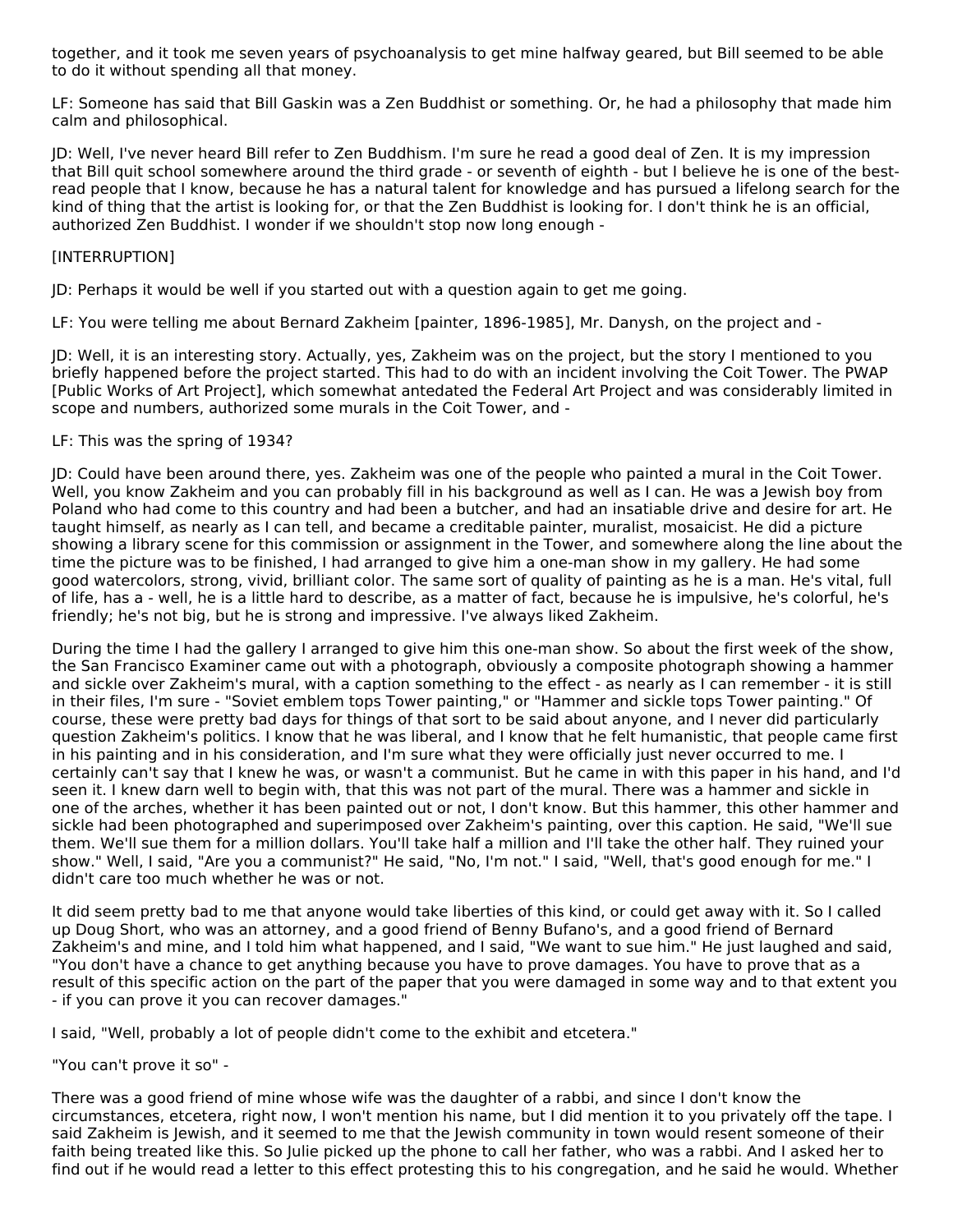he read it to them, or sent it to them, or how, but in any case he said he would communicate this letter. He checked with other rabbis in the community, and they agreed that this was pretty bad and that they would make this thing known. So I drafted a letter and got it mimeographed, and had a whole stack, literally a foot high anyway, and called up Doug Short, the lawyer, and told him about this and what I planned to do. He said, "Good."

I said, "Would you come down," - his office was nearby - "Would you come and take a look at the letter and then I want you to walk over to the paper with me."

Well, we went over to the editor's office and were admitted immediately, and I again proposed that he run a retraction - which I had asked for earlier. Actually I didn't mention this to you earlier that Doug Short had gone up to the Examiner. He said, "We'll try it anyway," even though he thought it would do no good. The editor just laughed at us. He said, "Well, you know, the young man's scissors slipped. Sure, this could happen any time."

I said, "Sure, it happens every day. Somebody takes two pictures, one in one place and one in another, and you slice them up and put them back together and -"

"Well, it could happen," he said. He was obviously just playing cat and mouse. He knew we probably couldn't gain anything in a lawsuit. And protesting that you are not a communist is a little like protesting that you don't beat your wife anymore. So the second time we went, to my surprise, we were admitted immediately and I said that we had come back to discuss this again. We got the same reaction. I said, "Well, in that case, read this letter and here is a stack that I am having addressed at the gallery right now, and we will mail these out to the entire Jewish community and various rabbis are to communicate with their congregations."

And he said, "Well, do you know Ada Hannathan?"

#### I said, "Yes."

He said, "Do you think she is any kind of a critic?" She was their art critic and I said, "Not very much of a critic. She's conscientious. She makes the rounds but she doesn't have the scholarship, she has no background or anything. Her opinions don't stand for very much, but she does her job." He said, "Well, I'd like to have her come over and give Mr. Zakheim a very favorable review of his show."

#### I said, "All right."

So he sent her over and got something on the order of a quarter of a page on a split page section. It was the day, as I recall, that the general strike was announced in the headlines. I remember Mr. James, who was the gallery director at Gump's, calling me up and said, "Who do you know at the Examiner? How do you get this kind of review for your artists on a day like this a position like this?"

I said, "Well, you just have to select good artists, because you know we have a paper here in town that really understands art and when you see a good artist, they don't want him to go unheralded."

The amusing part of this story is that about three years ago, some twenty years later at least, Zakheim came into my shop and we were talking. I didn't seen Zakheim in fifteen years easily, and he said to my wife, "Here is a man who ruined me. We had a chance to make a million dollars and he let me down." And my wife, who has a pretty good memory, remembered my telling her about this. Zakheim said, "If you'd only sued. If you'd only sued, we'd have got all this money."

Well, this is the dear and wonderful thing that I've loved about artists that I've known. Benny Bufano - I can tell you a hundred stories about Benny.

LF: Maybe we can get him on the next tape. I know that you know a great deal about Bufano and he was quite a controversial figure.

JD: And I had a wonderful, wonderful five, six years in it.

LF: We still have a few minutes on the end of this tape. Is there anything you'd like to say about Barnard Zakheim's work and the progress of it while we're discussing him?

JD: Well, it is so many years since I've seen it. We're talking about thirty years ago, you know.

LF: That's right. Perhaps you remember the medical hospital, the U.C. Hospital Medical Center murals. Some of them have been covered up for several years. As I understand it, they are going to uncover them.

JD: That would be a good thing because Zakheim had a powerful and direct point of view and this came out in his paintings. He was fairly instantaneous in his art. Not in the sense of instant art today, or a directness of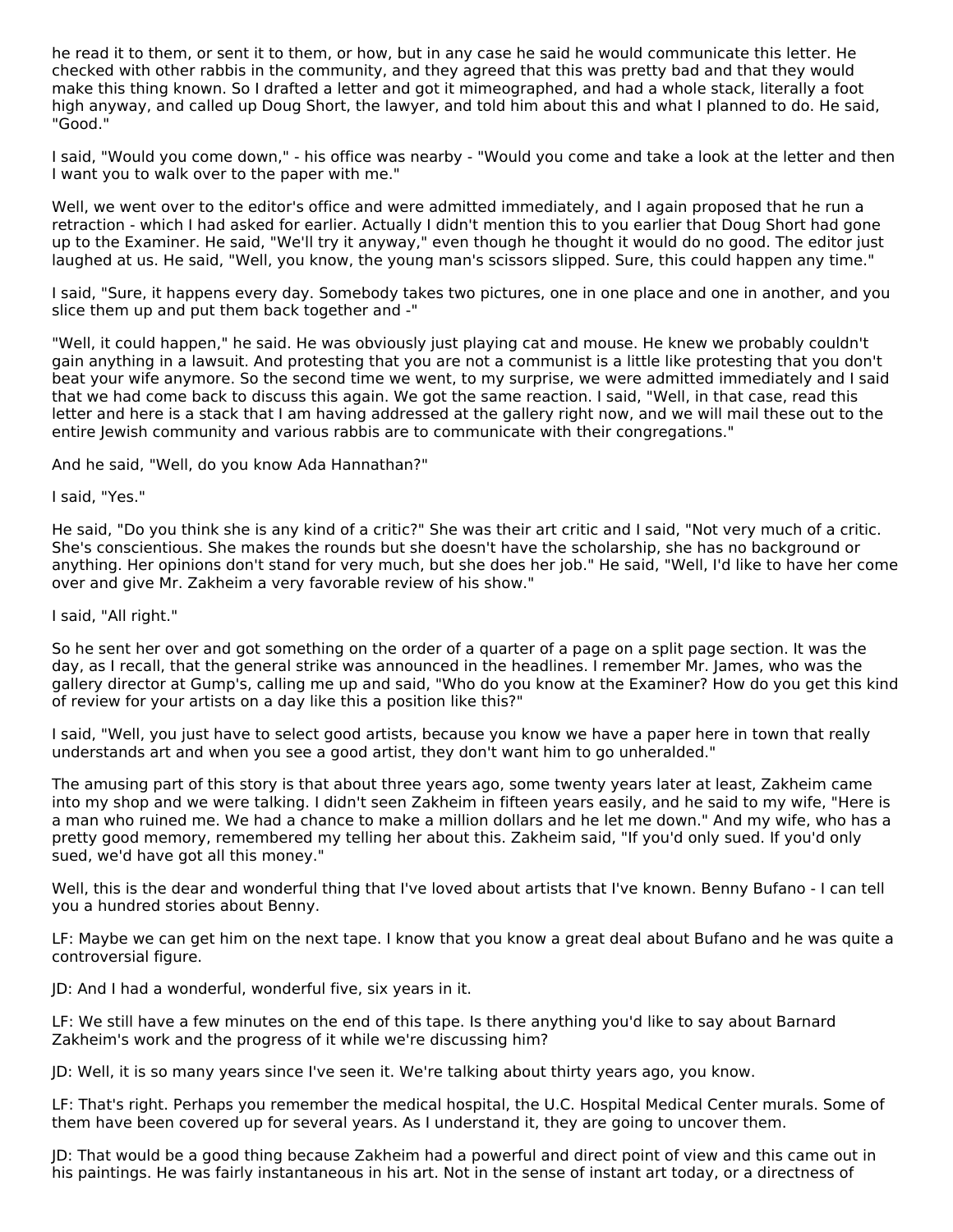abstract expressionism, or any of the direct approaches to art today, but he had it in his personality, and things that got in the way technically he bulldozed out of the way; he got rid of. He had a fine perception. I think Bernard was a little bit one-tracked socially. Man is social, but man is also private, and it seems to me that the social and sociological drive in his make-up, in his personality, dominated his art to a certain extent. But so did the others; so did the humanistic; so did the powerful inner personal things. And, unfortunately, his social convictions were as vital as his own vitality, and they make a happy team, which is good for living and it's good for art. I don't know what he's doing today. I understand that he's had a fellowship to paint in Poland, and nobody can dislike him.

LF: How did you make out with the exhibition and sale of his paintings after the retraction?

JD: It didn't do any good.

LF: At least it cleared the artist of a falsified photograph.

JD: That's right. At least I gained the undying reputation of having let him down at - I don't think we sold but one or two. Of course, those were very bad times. The general strike had a tremendous effect on everything. People trying to figure out how to get groceries home and into their basements or into their cupboards for the next month. People were stocking up, fully expecting that this was going to - this was something that was going to become, was going to stay in effect. This meant everything was on strike -

LF: Beginning with the longshoremen, and the seamen, and because of the police shooting down some of the pickets, they had a general city strike in San Francisco, or everything.

JD: Yes, that's right.

LF: In 1934.

JD: So there were- it was a job to keep a gallery going in those days.

LF: Did you have anything to do, Mr. Danysh, with the PWAP at all, the first works -?

JD: No, no.

LF: You weren't - you didn't attend any of the meetings at the De Young Museum which was then headed by Dr. [Walter] Heil on the project?

JD: Dr. Heil worked with the Federal Art Project, on the citizens committee, I believe. I know we always had excellent cooperation from him.

LF: He was originally the regional director during the PWAP period.

JD: Yes, I think so. There was a fellow named Ned Bruce [attorney turned artist, 1879-1943] who was at the head of his.

LF: Yes, Edward Bruce.

JD: Yes, he was the head of this.

LF: It was sort of a short-lived period of about seven or eight months.

JD: Yes, good, good. No, I think it carried on after the Federal Art Project went in, but separately. They were only -

LF: Sort of Treasury Department, TRAP [Treasury Relief Art Project].

JD: Yes, I think the Treasury Art Projects was sort of the -

LF: The thing for murals in post offices and federal buildings.

JD: Yes, that's right. I think they inherited the mantle of the PWAP. Strangely enough, we had - there was very little confusion about it at the time, and we had no intercommunication about it at all. There were actual art commissions. They were commissions that were granted to a given artist for a certain sum of money.

LF: Contracts.

JD: Whether he was in need or not. The Federal Art Project was, as you know, a -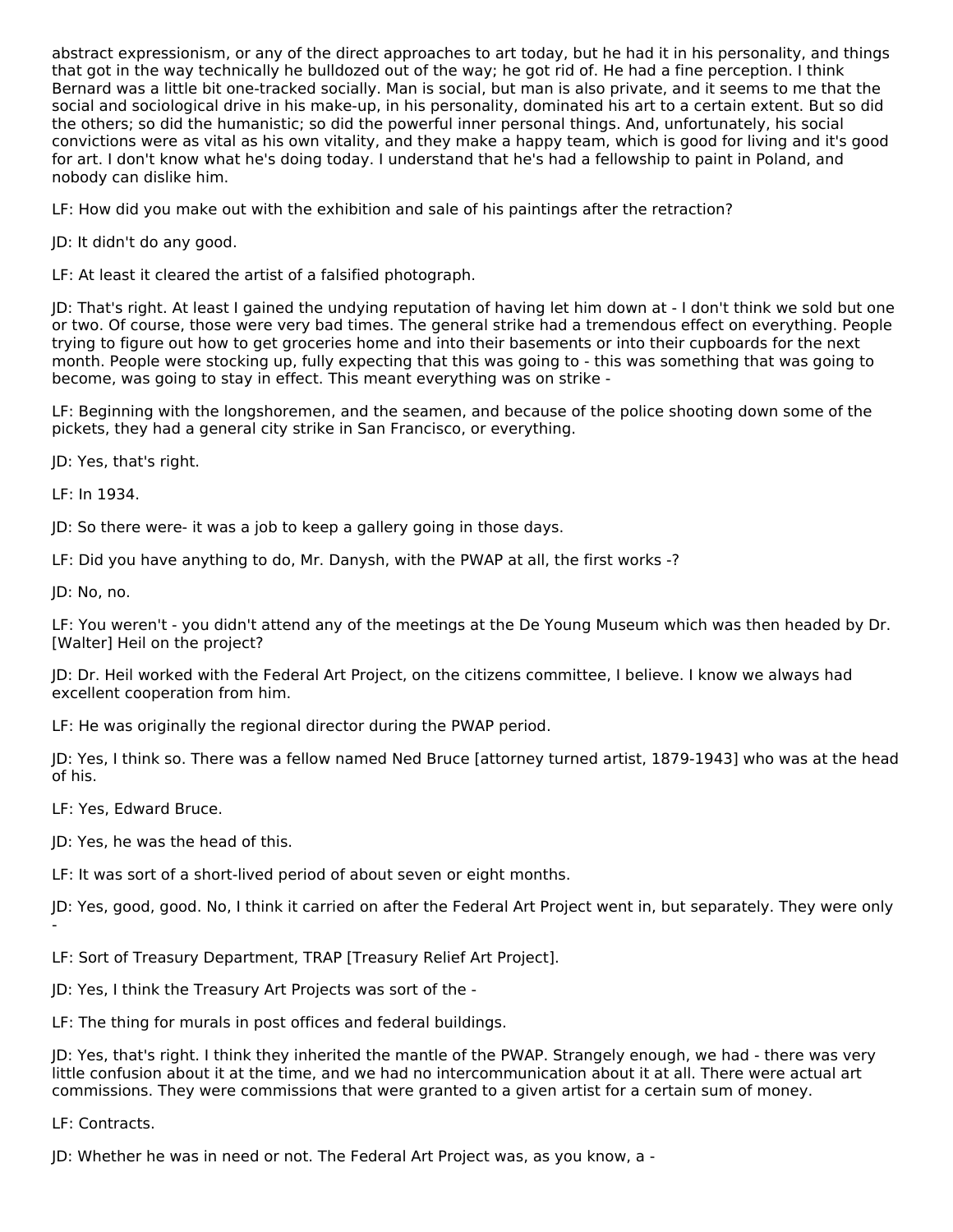LF: Workers from the relief rolls.

JD: Exactly. This was an attempt to differentiate among professional people who were on the relief rolls, and to find work for them in the field of their competence.

LF: Whether they were artists or plumbers or draftsmen or -

JD: Yes, yes. There were many interesting ways in which we integrated the crafts and craftsmanship of different people into valid art projects and in this program. In one classic case we had a number of people who were not capable of producing fine art on their own, but had developed craft techniques sufficient to qualify them for the art project. Rather than encourage them in the pursuit of these craft-like techniques, we developed one project. It is a little unfortunate that the design wasn't of a higher caliber for this, but we developed a project for a mural, an enormous mural for which these people each contributed in terms of his particular skill. Cutting tesserae for the mosaics, for example.

LF: Do you remember the name of the mural, or where it was located?

JD: Yes. I'm laughing because my wife just walked in. This is Mr. Ferbraché.

LF: How do you do?

JD: Mrs. Danysh.

Mrs. D How do you do.

JD: And she had never seen this, and we were married about six years ago, and I had told her about this project, and it had taken on a rosy glow over the years in my mind's eye, and of course I'd forgotten that I'd grown, and that art had changed. And we got to Long Beach where this mural hangs on the front of the Long Beach Auditorium, in this enormous arched space. It is something like 35 feet high, and 18 or 20 feet wide. It was a magnificent collaborative project.

LF: Was that designed by Macdonald-Wright?

JD: I'm afraid it was, yes.

LF: He did so much of the designing -

JD: Well, he did this one, and it's pretty Saturday Evening Post cover in design. It was an attempt to create a genre atmosphere in the mural and to keep a simple - well, actually it wasn't simple enough design, but to make it an illustrative sort of thing. It is the kind of thing Gaskin never would have done. He never would have allowed it to get by. This was the different between the two men.

LF: Do you recall the subject matter?

JD: Yes. It was people. It was a common subject of the time for the artist. It was a picnic in the park, or people in the park, and it is just a little too illustrational.

LF: Too much Norman Rockwell type of thing?

JD: Exactly. And I daresay if we had another five years to go, we would have recognized this ourselves. However, I don't recall whether I disagreed with Wright, or whether I compromised to the extent of getting this thing going. I think it may have been fairly well on its way before I got down the next time. But I was very much impressed with the fact that here were some twenty people working collectively on sections of this thing, and certain areas of it were developed in terms of sort of standardized clippings of the tesserae so that one person could do that. Another person could glue them onto the paper and follow a design which was fairly easy to follow.

[END OF TAPE ONE]

[TAPE 2]

LF: Perhaps today you could tell me something of Benny Bufano's activity on the project.

JD: Well, the story of Benny Bufano and the Federal Art Project is a volume in itself. I was very high on Benny Bufano. I thought, and still think, he is a great artist. He's hard to describe as a personality because Benny is a whole bag of paradoxes, to say the least. But out of this confusion that characterizes his interpersonal relationships, that is sometimes characteristic of his interpersonal relationships, comes a clarity of art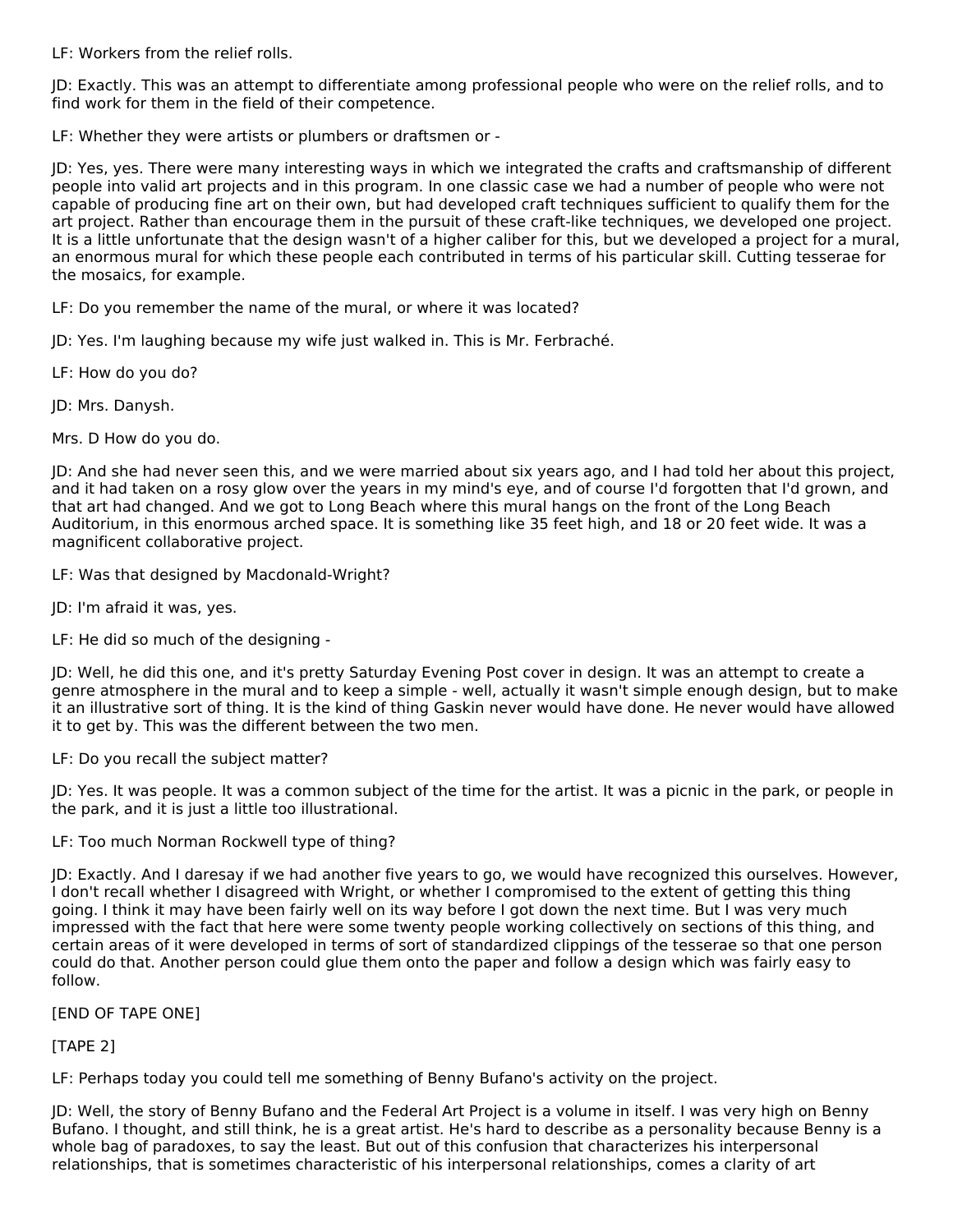expression that I think is rare in our time. It is almost as if Benny were two people. There is no doubt and no question that when one of his works of art emerges, it has a directness, has a purity, a spirituality, a form that is consistently Benny, consistently great, as if by some miracle of human expression his work happily vests itself in all of the paradoxes of Benny's personality. This is the factor in Benny Bufano that excited me, and thrilled me during the time that I sponsored him on the project. Benny has always been a little bit difficult to deal with. He reminds me a little bit of a dedicated father stealing to feed his children. Benny will do anything he needs to do. I've never known him to do anything illegal or criminal, but I know that he will do anything that requires doing in order to keep working, to have the materials, to have a roof over his head, to have the tools, to keep working. This man represents the mono-manic drive of the artist to work, almost more than any artist I've ever encountered, to a greater extent than any artist I've ever know.

LF: Some of the artists have told me on their tapes that Benny had a tendency to dominate them and the run a project of his own. Would you comment on that?

JD: Sure. He did. He did. Benny has dominated people all his life and he has run a project of his own all his life. I think it would be a poor program, a misguided program that would exclude such an artist from its rolls. Also, I think it would be a misguided program that would try to cut Benny down, or a man like Bufano, down from his own true natural scale, into the scale of a, in quotes, "state sponsored art project."

Benny, at the time of the art project, wanted to do a figure of St. Francis 187 feet high to stand on top of one of San Francisco's Twin Peaks, and I thought this was a very valid project for the program. There was a great deal of opposition to this. There were political interests represented on the San Francisco Park Commission and Art Commission that opposed the use of Twin Peaks for this. There were religious aspects to it. There were a great many angles that had to be looked at, seen through - not angles but factors, aspects. These involved the San Francisco Art Commission and Park Commission. A number of members of both these commissions were frankly quite hostile to Bufano because Bufano had never minced words about "cheap art, bad art, junk art, official art," and he'd stepped on a great many toes. Also, the then prevalent attitude on the part of the public to Benny's work was that it was strange and unusual and overly-simplified. And I recall the head of the art department at the University of California at that time, who had commented on a bear that Benny was doing and dreaming of having put on the California campus, as a symbol of the "Golden Bears," - and there were the usual unseeing and unfeeling comments made by this man about Benny's bear.

Well, this was characteristic of the attitudes of the town, of many people in the town about Benny's work. Well, this St. Francis project, of course, had to have the blessing of the Catholic community, the Franciscan community, and the lay community representing any and all religious groups in the city. At first there was a good deal of resistance on the part of the Catholic community. However, after I'd gotten into the project - well, there are many threads and many, many aspects to this, and it is rather difficult to simplify. But I think probably the two areas, the three areas, that had to be explored, that presented basic problems to the realization of such a monumental project were: the money for sponsoring, to pay for the materials, and the attitude of the Art and Park commissions, and the attitude, the official attitude, of the Catholic Church, which was expressed in various ways.

At first it was somewhat resistant. I think principally because - well, Benny was thought to be pretty radical suspected to be - for one thing; secondly, Benny's art was unusual. It was not the official Church art of the time. I'm happy to tell you that on the seventh of January of this coming year I'm going to be one of three members of a panel to jury a religious art show sponsored by a Catholic art group at the Navy postgraduate school here in Monterrey. And from talking to the principals involved, the attitude is vastly different from what it was years ago. I mean religious art, Christian art, and Catholic art are much more liberally interpreted today than they were then.

Well, I think it might be interesting to tell you how I approached the matter of these three areas of conflict. The problems of getting the money principally for the materials, the problem of getting approval for the design and a site, and the problems of getting the blessing of the people, of the group in San Francisco who I thought at the time should be most interested in a monument to the patron saint of San Francisco. Fortunately, there was a very enlightened man who was the head of the Catholic group there, Archbishop Mitty [1884-1961]. I think he is now deceased. I know he is no longer the Archbishop of San Francisco. After some difficulty I got - first I was given a personal interview or audience with Archbishop Mitty and was delighted to find him a very easy man to talk to. I had done a little research before my conference with him, and found that he had built a very fine church in Salt Lake City some years previously while he had been either bishop or archbishop of that area. I had seen pictures of it, the church, and also made some inquiries as to the difficulties he had had, and so on. I found that he had really had quite a difficult time bringing this project into realization. I placed myself in his position somewhat and asked him if he'd look at my undertaking somewhat in the light of the problems that beset his own. He smiled about this, and then I pointed out to him that someday, probably, there was going to be a vast and monumental structure on top of Twin Peaks. It might be an apartment house, a statue, it might be anything. Someday, there was going to be something there, and it would probably be a monument or commemorative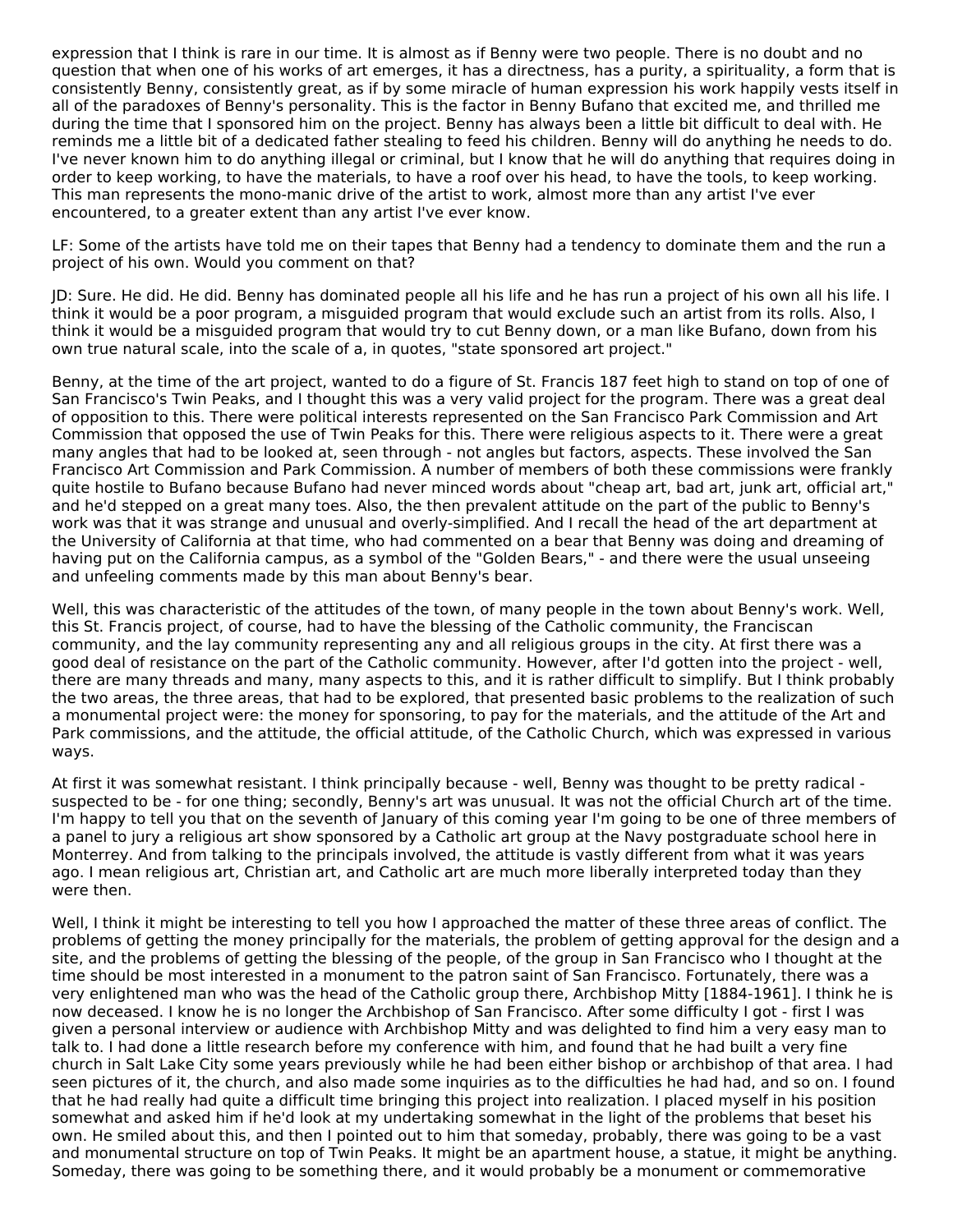thing.

I said to him that it seemed to me that, knowing as I did, and as I'm sure he did, that styles in art change, and that the important thing would be that this monument that goes up there be a monument to his patron saint, to the patron saint of the city over whose spiritual welfare he presided, as it were. If I were in his boots, I'd go all out for this statue of St. Francis. It is a difficult undertaking, that this is the right time for it. It was something that had to be accomplished now, and that for all I know - excuse me, excuse the interruption.

I pointed out that since there was going to be something there, if I were in his boots, I'd make certain that it was a St. Francis. I assured him that I had no religious interest in this except that I thought that St. Francis had been a great person and had established in the folklore and literature of the world an important position for kindness and gentleness and had - this was something - this was an impulse and a spirit that could use a thousand monuments in the most prominent places. Since I knew there were going to be difficulties in raising funds for this, that I thought that the Catholic community represented - the sentiment of the Catholic community was very important.

LF: Was this after he did his Sun Yat-sen monument?

JD: No, no. This was before. In fact, I pointed out, I recall very clearly pointing out to his Excellency that we were working on the idea of a Sun Yat-sen monument for Chinatown, and that the Chinese people had made no issue of what this figure was going to look like. They had put their interest in Benny's hands and assumed he was a great enough artist to interpret their hero sensitively and properly. And I recall that the attitude of the archbishop changed considerably. In fact, I may be constructing this as saying "he hadn't thought about it that way." But his subsequent actions indicated that he had seen the whole project in a new light.

He immediately appointed Father Meihan to act as his representative for purposes of forwarding, or at least for purposes of representing, his interests in the possibility of such a monument becoming a reality. Father Meihan was a very friendly young priest: intelligent, fairly schooled in the liturgical art, a friendly person. He and Benny Bufano and I spent a good deal of time together afterwards, and made considerable strides toward the development of this project.

Bufano had constructed a model head in repoussé copper that stood about four and a half feet high, a magnificent thing. He had no pictures taken of it. We had been trying through the agency of Father Meihan to have the archbishop come to Bufano's studio, or us to take the head over to the archbishop's residence so that he could see it because we felt that there was a sensitivity and a beauty in this thing, that it would be hard to miss on anyone's part.

So father Meihan had called me on a certain afternoon and said, "I have a tentative appointment with his Excellency to see this and I think probably early next week or tomorrow." We'd been trying for months for an appointment. It was ironic timing because the day that Father Meihan called me, about four o'clock in the afternoon, Benny's studio burned down, and this head, along with a lot of other things, just perished, just disappeared. We found balls of silver that had been things he'd done in silver, and balls of copper that had just formed as if molten copper dropped from the second floor to the bottom, just dropped through the floor into the lobby. Well, it was a very tragic thing because so much of Benny's life was wrapped up in this and so much of our project had focused upon this.

We felt that a real barrier would be hurdled in the Art Commission in raising the funds, and so on, in all aspects of this thing, if we truly had the Catholic community behind us on the project supporting it. And we felt that we were just at this point.

Well, the head had gone up in fumes. Benny was nowhere to be found. I had dropped everything, and I just couldn't bear the thought of this little man walking into the park to his studio. He had an old building in one of San Francisco's parks. I don't know if it was then a public part or not. I don't think so; I think it was shortly after that it was acquired by the city. But it was an old two-story building, run-down, and apparently some electrical wires crossed, and burned it down.

Well, I just dropped everything and spent the rest of the afternoon trying to head Benny off, so that he could be prepared for this tragedy. After two or three hours I found that he and Father Meihan had gone down the coast, Los Gatos or some place, and they were due back at Father Meihan's residence. So I stayed there and waited. Benny came and he was raving. He said, "You know, I just heard from Father Meihan today that we have a meeting with the archbishop tomorrow. Now I know this thing is going to go, I feel" - He was like a little boy. I said, "Benny, I feel the same way. I think this is to be the great move. But I have something that I want to talk to Father Meihan about first with respect to this thing, that I have to talk to him about privately, and I wonder if you will excuse us while we go in the other room." So I took Father in the other room and told him what had happened. I said, "I wish you'd come with me." He said, "I can't. I have certain offices that I have to perform at this time."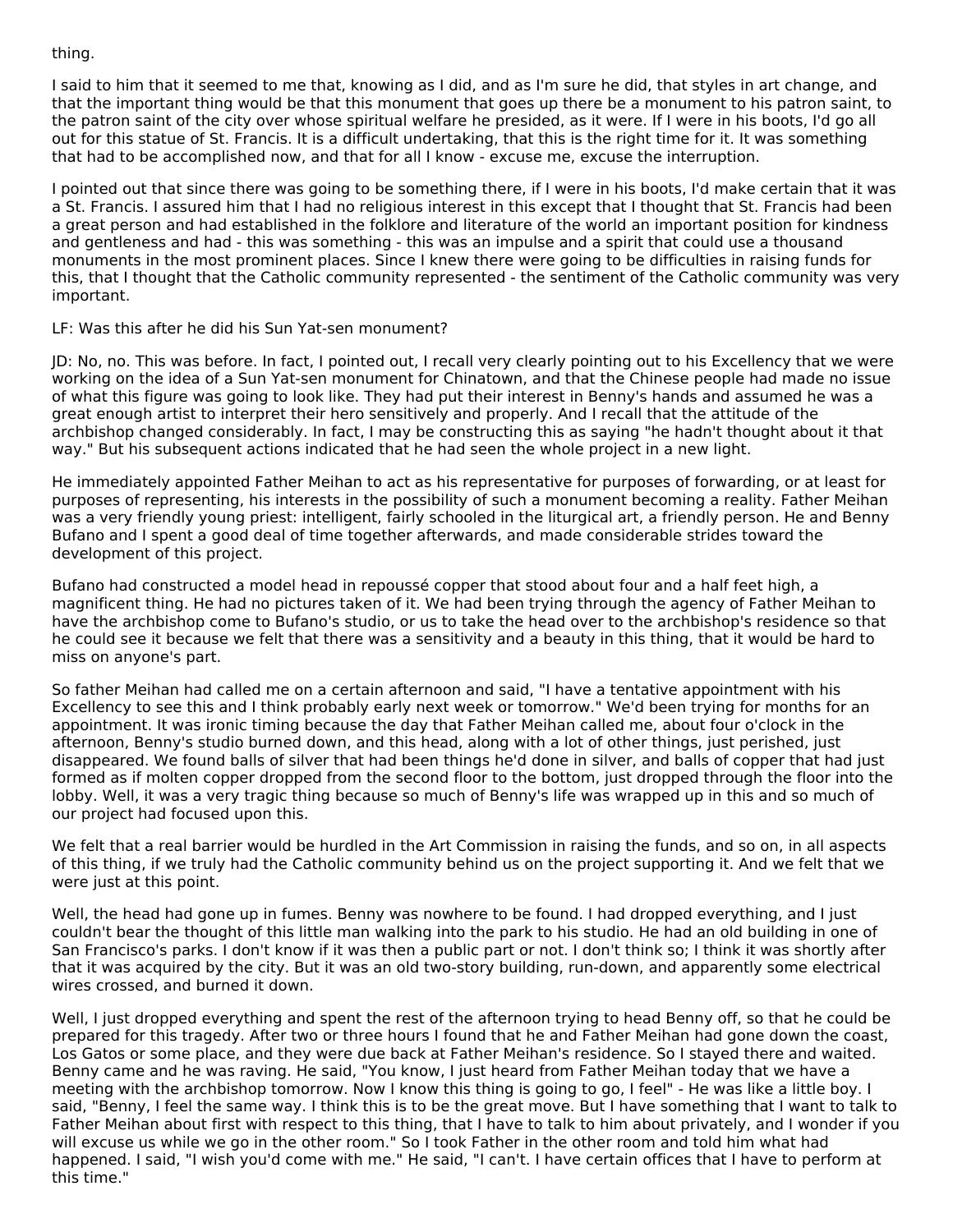Well, I said, "See if you can't possibly get exempted from this because I don't think I can handle this myself, and I know I just can't keep Benny away from his studio indefinitely."

So Father Meihan made arrangements to go with me and I said to Benny that I wanted to take Father Meihan with us because there were some things about this head that I wanted to discuss with him, so we would be thoroughly prepared, and so on. Then we got in the car and I had to tell him what happened. Well, he just sobbed. We went there, and here was his studio in which there were many, many fine things gone, nothing but ashes. So we did the best we could to console Benny and assure him that this would give time to do other things, and so on.

I took Benny to my house with me that night. I was living alone, and he became very stoical and very - not particularly communicative, but he was fighting this thing inside of him. I remember waking in the night two or three times and just hearing him sob. I felt so helpless. I just didn't know what to do. Finally, the next morning, I made breakfast and I said, "Benny, this is going to sound like all the Boy Scout talk you ever heard in your whole life, but I spent a good part of the night trying to evaluate this thing myself. And there are some disappointments, not anything comparable to yours, but there are some disappointments of my own involved in this, and all I can see for us to do is to start over again. The fire is put out; it is not going to burn anybody else ever again. And it is a tragedy and probably the worst thing that has ever happened to you in your life, but we've got to start over again."

He said, "That's right."

And every time I heard him express any feelings about the fire, the feelings were expressed in those terms. So it was rough and tough, but here we are and we've got to start over. Of course, it was impossible, it is always impossible to recreate a work of art. There isn't the energy for it. Anything that is great and valid is unique. And Benny tried - he made some drawings - a big drawing of this later and as he remembered it. We showed this to Archbishop Mitty, which of course didn't have the impact that the other thing had.

By this time Father Meihan had become quite enthusiastic about the possibilities of this, and had communicated it to Archbishop Mitty. I remember one other incident that involved the archbishop, and I look back upon it with amusement and pleasure.

Finally, after a good many tries, I persuaded him to come with me to Benny's studio where Benny had made a redwood model some fifteen feet high, I guess, and then he already had a twelve or fourteen foot high plaster of Paris model. One was the cruciform St. Francis that you see now in front of the - well, down at the waterfront in San Francisco, and I believe that is a replica of the original which is somewhere in Oakland, the one with arms outstretched to the sides. And the other one was in the form that Benny had finally decided he would like to see go on Twin Peaks, which was with the arms raised in benediction over the head. We wanted as many people as possible to see these because they were going to be presented to the Art Commission shortly. We felt that the more understanding generally about them before this, the better.

We managed to get an appointment for the archbishop and brought him over and I said, "You know, I wish there was some way we could elevate this piece so you could get a view of it from way down below, so you will get an idea of how this will look to someone standing at the base when it becomes 187 feet high, because there are factors of foreshortening that affect the whole expression and the attitude of the arms, and so on. These have been calculated into the present figures." I said, "Perhaps you could sort of scrooch down and take a look up. This will give you some idea." And I spread a piece of paper down below this one model, and while he was doing it, I said, "I've been in every position and every possible attitude with relation to this thing."

He said, "Except one."

I said, "What's that?"

He said, "On your knees in reverence."

I thought he was awfully quick and delightful, and of course it communicated to me that he had accepted. This was the greatest thing about it. Here he - when you can say something witty, charming, delightful about something, your hostility is gone. You're with it. Because these things come from fairly deep inside, and spring from friendliness and now sarcasm. At least this was my feeling, which was later borne out. He became a very enthusiastic supporter.

Part of the reason for the absence of a Benny Bufano monument to St. Francis on top of Twin Peaks is Benny. Benny is - has some built-in self-thwarters. It is difficult for him to be realistic about any project that he is engaged in. He lives in a world of extremely dynamic fantasy, and applies this sometimes to many aspects of a project or a situation in which he is involved. However, we made great strides, and I think that if the project had continued another two years, this thing would have become a reality. We got the approval, miraculously, of the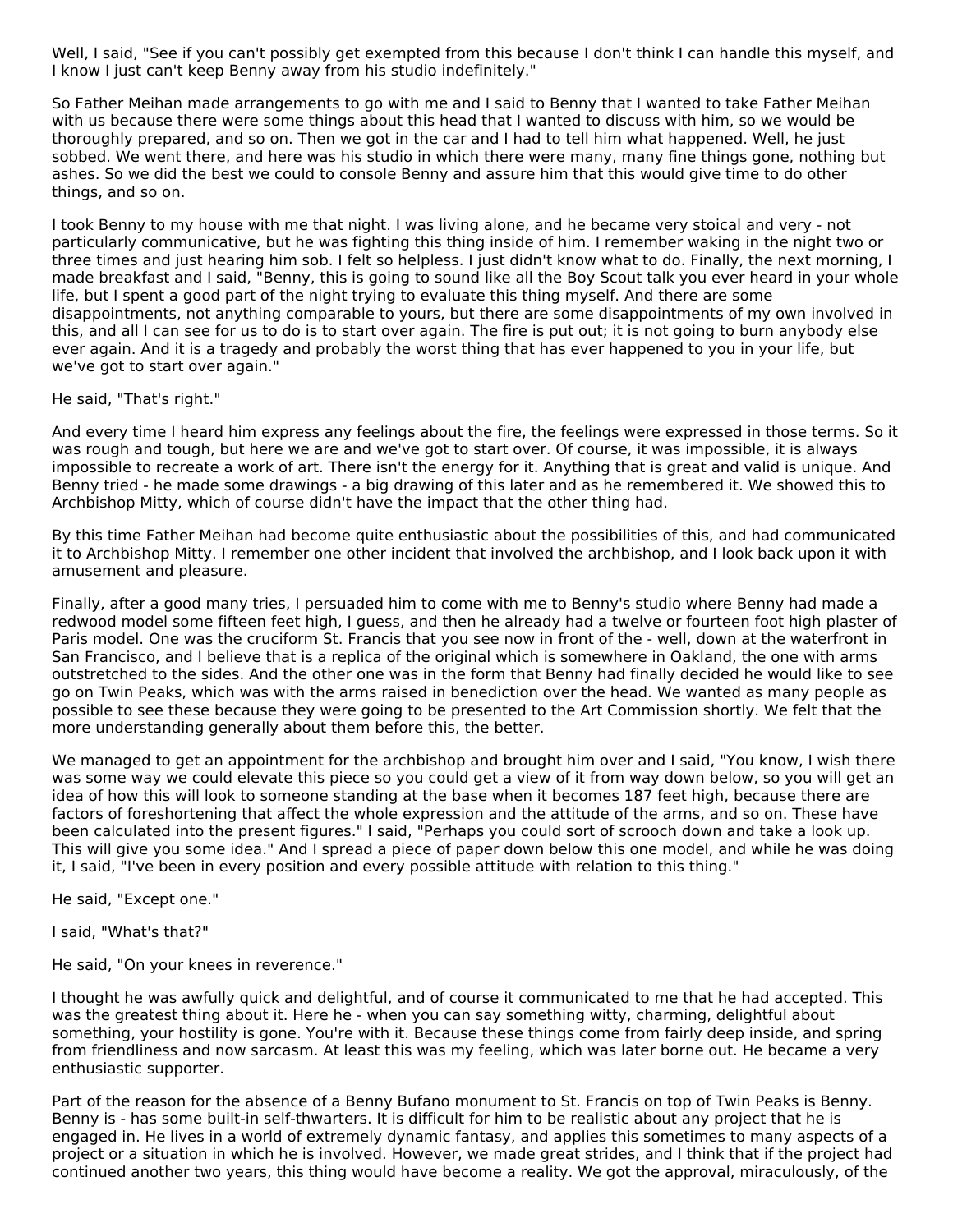Park Commission. One man had been head of both the Park Commission and the Art Commission and had presented a good deal of resistance to the project, but by working with the Mayor, Angelo Rossi [1878-1948], who at first was quite lukewarm and then became enthusiastic about this possibility, we managed to come in contact with more and more members of both commissions and show them the potentialities for San Francisco with such a thing as this because what else is there, besides the Statue of Liberty, Christ [the Redeemer] of the Andes, the figure in Rio. There aren't any great contemporary monumental figures, and this did appeal to a good many people and there were enough people to see this and also there were some very strong supporters of Bufano on both the Park and Art Commissions.

Is this getting to long-winded on the subject of Bufano? Would you want to go on to something else?

LF: Well, perhaps because of our short time, I did want to go on to -

JD: Well, let me just tie it up and say that we did get the support of the city. We went to one of the great steel manufacturing companies and got a commitment from them of a contribution of all the stainless steel that was needed for the body of this figure. We went to another one of the big metal manufacturers and got enough material contributed for the face, which was to be in a copper alloy or something called "Cortev" which is a noncorrosive alloy. This was actually shipped to San Francisco. I don't know what use was ever made of it, but it never went into this project. It may have gone into others, but by this time the project began to reduce, and I left the project in San Francisco and went to the East Coast, to New York, and became administrative director of the New York City Art Project, which I think I mentioned in the earlier tape. And I headed the American art building which was used entirely for the Federal Art Project on a nationwide basis. That is part of the story of Bufano. Where do you want to go from here?

LF: I wanted to briefly ask you about these two buildings done entirely under the WPA during your period, I believe: the Aquatic Park building in San Francisco, and the Timberline Lodge at Mt. Hood in Oregon, all WPA.

JD: Yes, both of those were all WPA produced and both of them were the product of the farsightedness and cultural awareness of the man at the head of those projects. You have the name of the man who was the state director for the WPA in Oregon. I'm sorry to say I don't -

LF: Was it Margery Hoffman Smith [1888-1981]?

JD: No. She was the guiding spirit of the design in the interior of the Timberline Lodge building but the state director of the WPA -

#### LF: [Emerson J.] Griffith [1884-1965]?

JD: Griffith! Yes, right. One of the state committee, the chairman of the committee sponsoring the art project for Oregon was a man named Barker, and a very helpful person. He was a trustee of the University and came from a pioneer family. He was an elderly man and gave us a great deal of help. Well, Griffith was - it was through the farsightedness, the imagination of Mr. Griffith that Timberline Lodge became a reality at all, and it was rather wonderful to see how he fathered this thing. He had far from a paternalistic attitude, but a very fatherly approach to it. He watched it carefully. He had sensitivity enough to see that the artistic evolvement of it was right, and in the right hands and was a wonderful person to collaborate on this.

Margery Smith had a great deal of skill in the field of design and managed the project beautifully and brought it out to a very successful consummation. I don't know what's happened to it since. I haven't been there in twenty years. I haven't been there since the dedication of it, I don't think, which was quite exciting. We were all snowed in for a few days, which was very interesting. Then Aquatic Park came about very much the same way. You'll have to refresh my memory as to the name of the county supervisor who designed it. He was also the architect who designed it. But it was through the leadership of one man, William Mooser [1868-1962], that Aquatic Park became a reality. Also the man who had the same spirit as Mr. Griffith in letting the art aspects of it, decorations and so on, evolve in the hands of the art project without restraint. It was Hilaire Hiler [painter, 1898-1966] who did the murals. Hilaire is now head of the design department of a very fine school of design in New Jersey. I had a letter from him while I was at the California College of Arts and Crafts. I don't know if you knew that, but I became -

#### LF: You were president.

JD: Yes. And while I was there I received a letter from Hilaire. I've always admired him, always had a lot of fun with him, and he had a group of people working with him and under him, designing as well as executing, but under the general design leadership and coordination of Hilaire. In Oregon at Timberline Lodge the same spirit prevailed. Margery Hoffman Smith was coordinator of all the designing that went into it. But there were many other people who were designing things. She helped with them. Any other questions?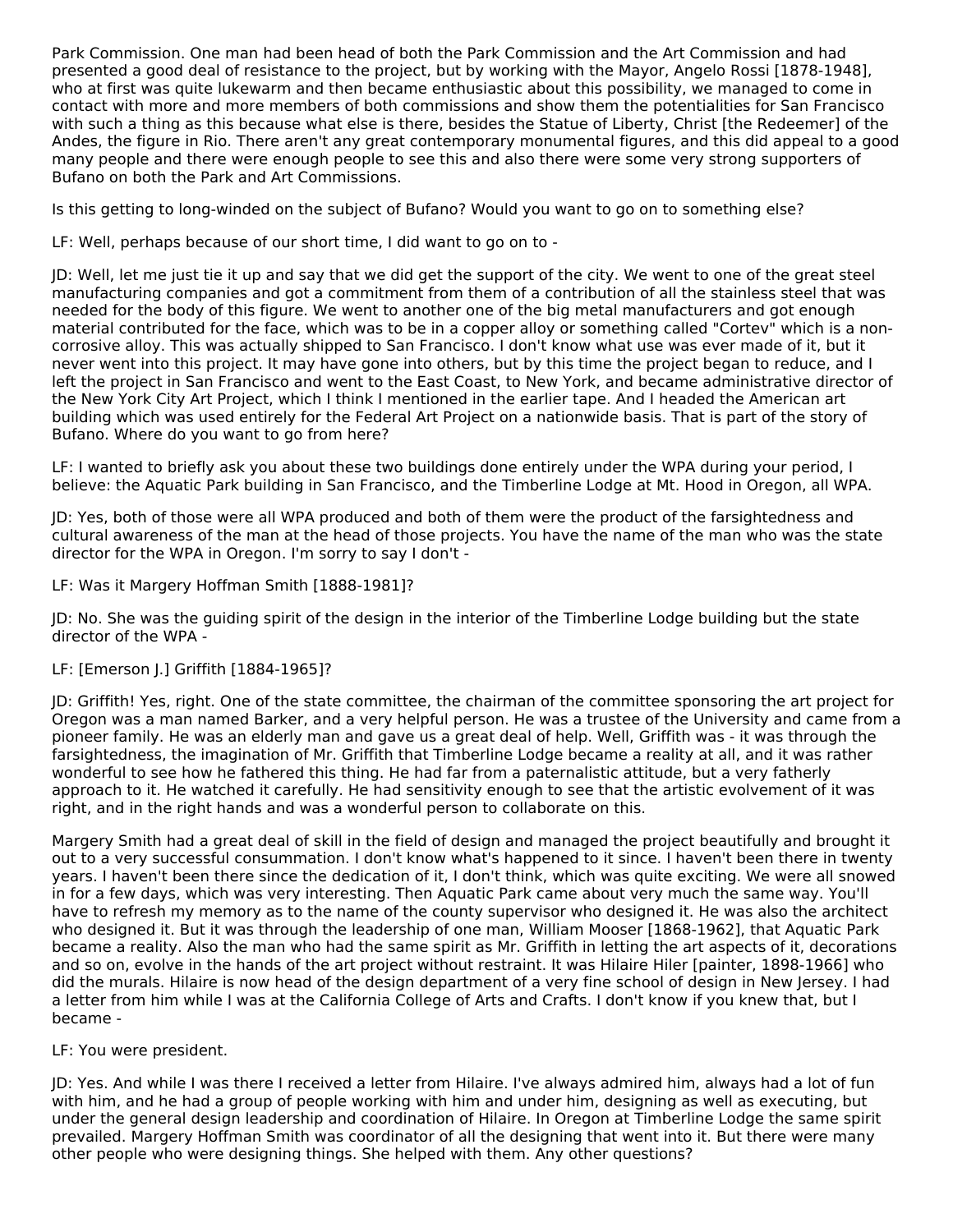LF: Yes. You went on to New York from the regional office here?

JD: Yes.

LF: Was that about 1940 or '41?

JD: No, it was '40. I remember this very clearly - I think I left on New Year's Day or very shortly thereafter, of 1940. I had resigned from the project here. The projects were beginning to close down and they were - I can't recall whether my position was eliminated as regional director or not. But the straws were in the wind and this was going to be happening, and it was a matter of stepping into a local situation which didn't particularly appeal to me, and for personal reasons I decided I wanted to go back East. So I did. I left very, very early in January of 1940.

LF: You took charge of New York City's Art Projects?

JD: No, a woman by the name of Audrey McMahon [1890-1981 had been in charge of it from the very beginning, and I came in in an administrative position under her supervision, or under her direction. Then I was placed in administrative charge of the entire project, so that it was a co-directorship really. And then during the time I was there I was loaned to the American art building at the New York World's Fair for the period of the Fair during 1940. At the end of the Fair I went back to the project. I don't recall for how long. It could have been a year; it could have been less, or more. I'd have to consult my oracle, I guess, to remember.

LF: Margery Smith, on her tape, also mentioned the New York Art Project building at the Fair. Was she working with you at the time, or earlier?

JD: It could have been. It could have been. I remember she very well could have been. She may have come there representing the artists in Oregon because, while the art project, the national art project, underwrote the expense of continuing the American art building during the second year of the Fair, the conduct of the building, the planning of the exhibits, and that sort of thing, were not necessarily entirely, or rather the exhibiting was not limited to Federal Art Projects artists. As a matter of fact, there were some twenty-one different organizations, nationwide art organizations, that were invited to exhibit and each organization elected a committee to work with the director of the building, of the enterprise, and the organizations ranged in character and creed all the way from the far left to the very furthest right, if you can make such classifications. The Artists' Union on one hand and the American Academy of Arts on the other. Everyone vying for the best dates, everyone vying for the most space.

I think we exhibited as many as two or three troupes at one time. It was quite an active period in my life because there were many, many problems involved with sittings and meetings far into the night adjucating. In fact, I remember Colonel Somervell [1892-1955], who was the WPA administrator for New York City, who later became head of army service forces during the Second World War. He said to me after the exhibit closed that I was now well qualified to be ambassador to the Grand Chaco.

I don't recall too many incidents affecting the exhibits at the World's Fair. It was a job. We had a couple of kinds of ridiculous things occur. One, we were asked - I don't know whether this generated among the directors of the WPA, or whether it came from outside forces, but there was a large mural over the - in the main room of the American art building. The main gallery had a ceiling about twenty-five feet high, and it was, oh, a good threequarters of the city block wide. It was an enormous room; a beautiful room. In this mural - it was one of the typical themes of the time, workmen and man laboring - the echoing of the social forces that were abroad in the land, the depression, and so on, eulogizing work and so on. One of the workmen in this large mural had on a working glove, which I think Macy's sold under their label of "red star," which is Macy's symbol. This red star became quite a controversial thing. Many people saw communists hiding behind the star. And we were asked to have it painted out. It was one of the permanent exhibits for the whole duration of the show. We were asked to take it down. We got some anonymous phone calls and I think we may have had a directive from the head, from the administrative office of the WPA. But to the best of my knowledge these things were laughed off. The murals stayed in place because we - you have to remember that there are always good people, sound people, and people who are beyond suspicion or reproach who are intelligent enough to see through this sort of nonsense, and whenever we were in a bind or in a pinch we would call on these people to calm the waters and apply the balm of wisdom and intelligence to the storm. Well, you don't apply balm to a storm, do you? To the sore? Let's keep our metaphors clear - unmixed in any case.

LF: You want to leave about 1:00, do you?

JD: Yes. Well, I can stop any time here.

LF: Well, I wanted to sum up. I did have many more questions, but because of lack of time I did want to get the principal things across.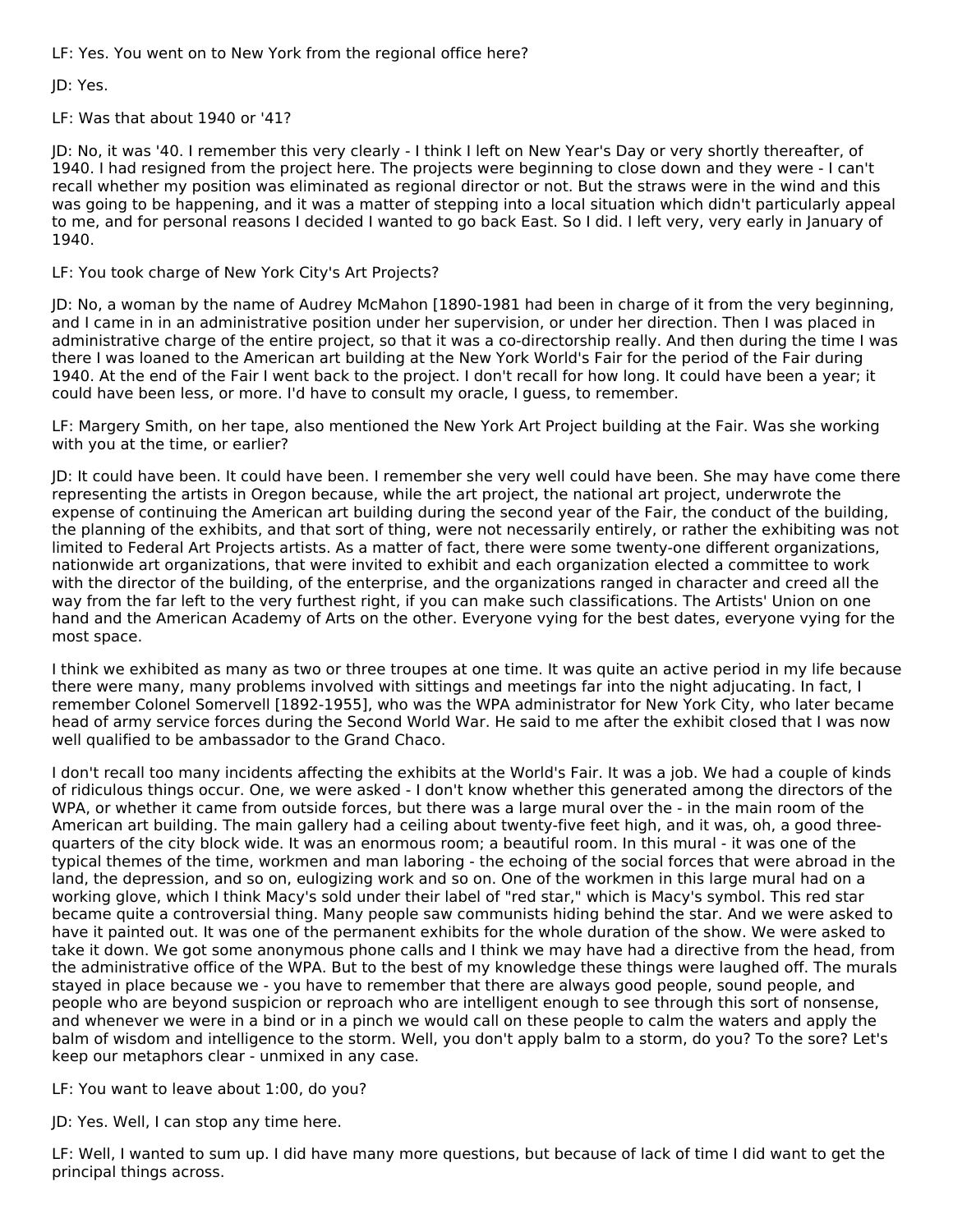# JD: Good.

LF: Such as your opinions of the WPA art project as a whole. Whether the government should perhaps sponsor something like that again and - or whatever you have to say in summation, what you thought about the project?

JD: Well, I think if the government attempted to do that now, they would find very few people available to work on the project. I find that when I go looking for art, most of the good artists are tied up with a dealer and are selling more than what they can produce, and this is a wonderful thing. I'm not sanguine enough to believe that this is a condition that is going to maintain forever. I wish that it would. But the art project was a child of its time. I don't think there will ever be in the foreseeable future an economic situation that would be comparable to one that gave birth to the art project. There could be tragedies and great upheavals and that sort of thing that come from outside the American community, a war on our soil, and so on. But this was something that grew out of our economic confusion, and of course there is no such thing as economics without humanness, and economic confusion is human confusion. People - the aspects of our pre-depression economy that brought the depression about were - there were aspects that involved non-economic, human things. I think there is such a thing as a national longing for a national art. I think that people in a country want to be identified with the art of that country, and want to have a great art, just as they want to have a great railroad system. I think when they go abroad and talk with others about the art of the other people's country; they feel that they are lacking something. They feel that they are not identified. They'd like to identify with a country that has that. I think there really is such a thing as a longing -

#### LF: To have some national culture?

JD: Exactly. And I think these were feelings that were a part of our economic shortsightedness that gave rise to a depression. I don't know - I think the depression was a happy alternative to a revolution. And the fact that the solution to the depression, making work, had to satisfy also these other longings.

I know that when the federal government began to spend money for the alleviation of economic wants in the country, that there were many, many spokesmen for the alleviation of the spiritual and cultural deprivation. I was one of them. I was not - I was among them. There were many who were more articulate and many who had more presence of power than I had at the time, but I certainly felt that this was part of the deal. I remember in interviewing artists for the earlier project that had to do with the research - now it comes back to me that Jim Sharp had asked me to interview these people. There were many of these people on direct relief and they were going to get maybe ten percent more, or about \$1.80 per week more to go onto a work project.

In the popular myth about people and work today in the minds of many people, "people don't want to work; they'd rather stay at home." This isn't true. This is not true. As soon as people know they can't work, they realize that something vastly important is being taken away from them. This conviction was consolidated for me in the days when I was interviewing people to become part of this artists' research project that I spoke of on the earlier tape. They would come in and say, "Please, I don't want the extra money. I want work." They weren't interested in that extra five dollars per month, or eight or ten or three, or whatever. "I need it, of course, but if you'll just give me a job, something to do so that I have dignity and validity, I'll forswear that - you can give that to Charlie or give it to somebody else. Don't even put me on the project, but put me on an assignment. I'll do it, and I'll do it faithfully and as if I were on the project without anything but my direct relief benefits. I want to work." And in a number of poems that I've written, some of which have been fairly spontaneous, I find this theme evolving that man needs to work, he has to work, he has to work in terms of himself; in terms of his feeling, preferably in the profession for which he is trained, but certainly in the area in which he is happiest. But he has to work. And he has just as strong a longing to be identified with a culture that is as good, or better than his neighbors' culture, or the culture across the sea. I think he will fight for this, train himself for this, and put these longings into effect one way or another to achieve this.

LF: Probably the art that was done while you were regional director, some was good, some bad, quite likely, but a lot of it still exists as sort of a monument to that period today that is actually very good, some of the murals, for example. What would you have to say about that?

JD: I would say that the Federal Art Project didn't create any geniuses. I think it was too short-lived to create an atmosphere which produced extraordinary talent.

I read someone's comment about Winston Churchill the other day that - either someone said or speculated about the possibility that Winston Churchill could have become the world's greatest painter. Of course, I don't think there ever will be such a thing as the world's greatest painter. This is one of the old romantic myths about art, but translate that into "he could become a very great painter," comparable with some of the renowned painters of the world. I'm sure that the conditions of the Renaissance channeled the energy and the interest of men of genius, talent, into art because art was a respected and sought-after cultural thing. Artists were men of importance.